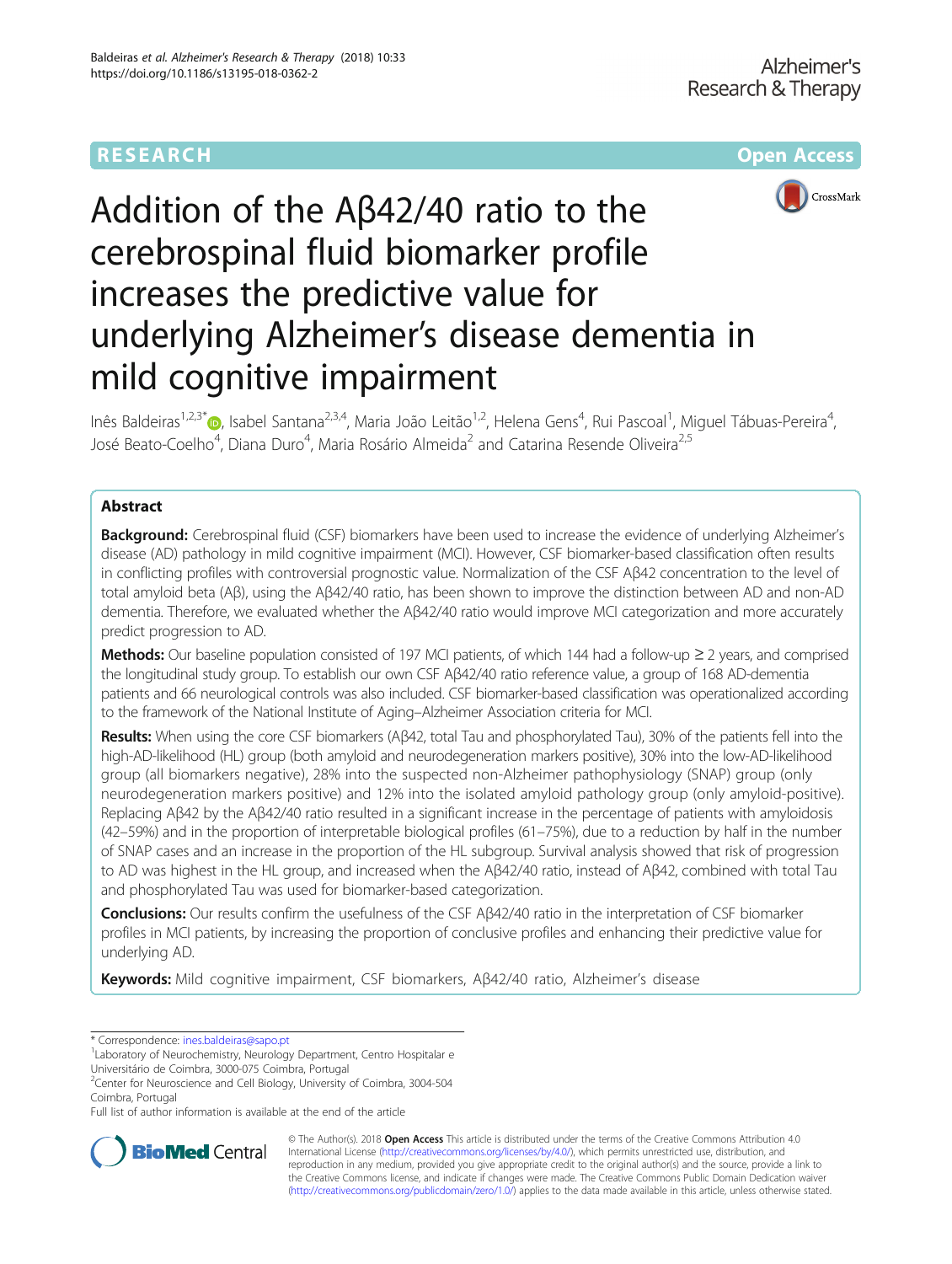#### Background

Alzheimer's disease (AD) is the leading cause of dementia worldwide and the most common neurodegenerative disease, affecting 4.6–8.7% of people over the age of 60 [[1\]](#page-11-0). The pathophysiological process of AD is thought to begin many years before its clinical diagnosis [[2,](#page-11-0) [3\]](#page-11-0) and is generally hypothesized to be initiated by abnormal amyloid processing, followed by neuronal dysfunction and structural brain changes, which ultimately lead to cognitive impairment and dementia [\[4](#page-11-0)]. The interest in capturing the earliest stages of AD has been supported by the development of biomarkers of the disease like the core cerebrospinal fluid (CSF) AD biomarkers, amyloid positron emission tomography (PET) imaging and evidence of hippocampal atrophy on MRI. These biomarkers, reflecting both amyloid deposition and neuronal injury, have been incorporated into new diagnostic criteria, like those proposed by the National Institute of Aging–Alzheimer Association (NIA-AA) for AD dementia [[5\]](#page-11-0), mild cognitive impairment (MCI) [\[6](#page-11-0)] or preclinical states [\[7](#page-11-0)].

Core CSF biomarkers for AD are Aβ42, which is found in low concentrations in AD, probably reflecting brain amyloid deposition, total tau (t-Tau) at high concentrations representing cortical neuronal loss and phosphorylated tau (p-Tau) also at high concentrations, reflecting cortical tangle formation [[8\]](#page-11-0). These markers have shown high diagnostic accuracy for established AD [\[9](#page-11-0)], and they may also be used to identify AD before onset of dementia at the stage of MCI, as shown in both single-center studies [[10](#page-11-0), [11\]](#page-11-0) and large-scale heterogeneous multicenter studies  $[12-14]$  $[12-14]$  $[12-14]$  $[12-14]$  $[12-14]$ . However, low specificity regarding the distinction between AD and other types of degenerative dementias is still an issue and concern remains regarding the inter-laboratory variability of these CSF biomarkers and the lack of harmonization between centers [\[15\]](#page-12-0). In fact, several international standardization initiatives have already been launched to address these standardization issues [\[16,](#page-12-0) [17](#page-12-0)], and major advancements have been made in the field [[18\]](#page-12-0).

Recently, in order to improve the accuracy for AD diagnosis, other CSF biomarkers related to amyloid-beta (Aβ) metabolism have been studied [[19\]](#page-12-0). Aβ is produced by the sequential proteolytic cleavage of amyloid precursor protein (APP) by β-secretases and γ-secretases [\[20](#page-12-0)], resulting in at least five different C-terminally truncated Aβ isoforms. The most abundant Aβ isoform in CSF is Aβ40 [[19](#page-12-0)] which is less prone to aggregation, and thus, at least theoretically, a more direct measure of total brain Aβ content. It is thus conceivable that Aβ42 concentration, the Aβ isoform with a higher aggregation tendency, depends not only on the physiologic status (presence or absence of amyloid aggregates) but also on the total amount of Aβ peptides in the CSF, reflecting

different efficiency of APP processing. Therefore, the use of the Aβ42/40 ratio is thought to more accurately reflect the changes in Aβ metabolism in AD than Aβ42 alone, as it corrects for individual baseline differences in both high and low amyloid-producing individuals [\[21](#page-12-0)]. Indeed, results from several groups demonstrated that normalization of the CSF Aβ42 concentration to the level of total Aβ peptides, using the Aβ42/40 ratio, improved the distinction between dementia and controls [[22,](#page-12-0) [23\]](#page-12-0) and also between AD and non-AD dementia [[24](#page-12-0)–[26](#page-12-0)], particularly in cases with ambiguous core CSF biomarker profiles (i.e., isolated reduction of Aβ42 or elevation of t-Tau/p-Tau) [[27](#page-12-0)–[29](#page-12-0)]. Recently, the CSF Aβ42/40 ratio has also been shown to be superior to Aβ42 alone in reflecting amyloid PET status (positive vs negative) [\[26](#page-12-0), [30\]](#page-12-0). The added value of the CSF Aβ42/40 ratio for predicting AD in patients with MCI has so far been less studied. Hansson et al. [[31](#page-12-0)] followed 131 MCI patients for 4–6 years and showed that the Aβ42/40 ratio was better than the Aβ42 concentration in identifying incipient AD in MCI. On the contrary, Parnetti et al. [[32\]](#page-12-0), in a study employing 90 MCI patients followed for up to 4 years, stated that the performance of the Aβ42/ 40 ratio was not superior to Aβ42 alone and that the Aβ42/p-tau ratio was the best parameter to predict conversion to AD in MCI patients. Also, in a smaller study, Brys et al. [\[33](#page-12-0)] had already shown that the Aβ42/40 ratio was inferior to p-Tau alone in predicting decline from MCI to AD. Very recently, a multicenter memory clinic cohort study from the German Dementia Competence Network [[34](#page-12-0)], with 115 MCI patients, also indicated that Aβ42/40 ratio was not consistently superior to Aβ42 alone for predicting short-time progression to AD.

The NIA-AA guidelines for MCI due to AD propose categorizing MCI according to the individual likelihood of underlying AD pathophysiology, according to their biomarker profile  $[6]$  $[6]$  $[6]$ . In these guidelines, the highest likelihood category is characterized by biomarker findings pointing to the presence of AD pathophysiology, whereas the lowest likelihood category is characterized by findings not typical for AD. This categorization also includes subgroups of conflicting biomarker results, namely patients with biomarkers positive for amyloidosis but negative for neurodegeneration and patients with normal amyloid markers but positive for neurodegeneration. A number of studies, using CSF Aβ42, t-Tau and p-Tau, as well as imaging markers, have investigated the prognostic relevance of these biomarker-based categories in MCI patients [[35](#page-12-0)–[42\]](#page-13-0). General agreement exists as to the risk of progression to AD being higher in patients with all biomarkers positive for AD and lowest in patients with no positive biomarkers for AD. However, the biological significance and the prognosis of patients who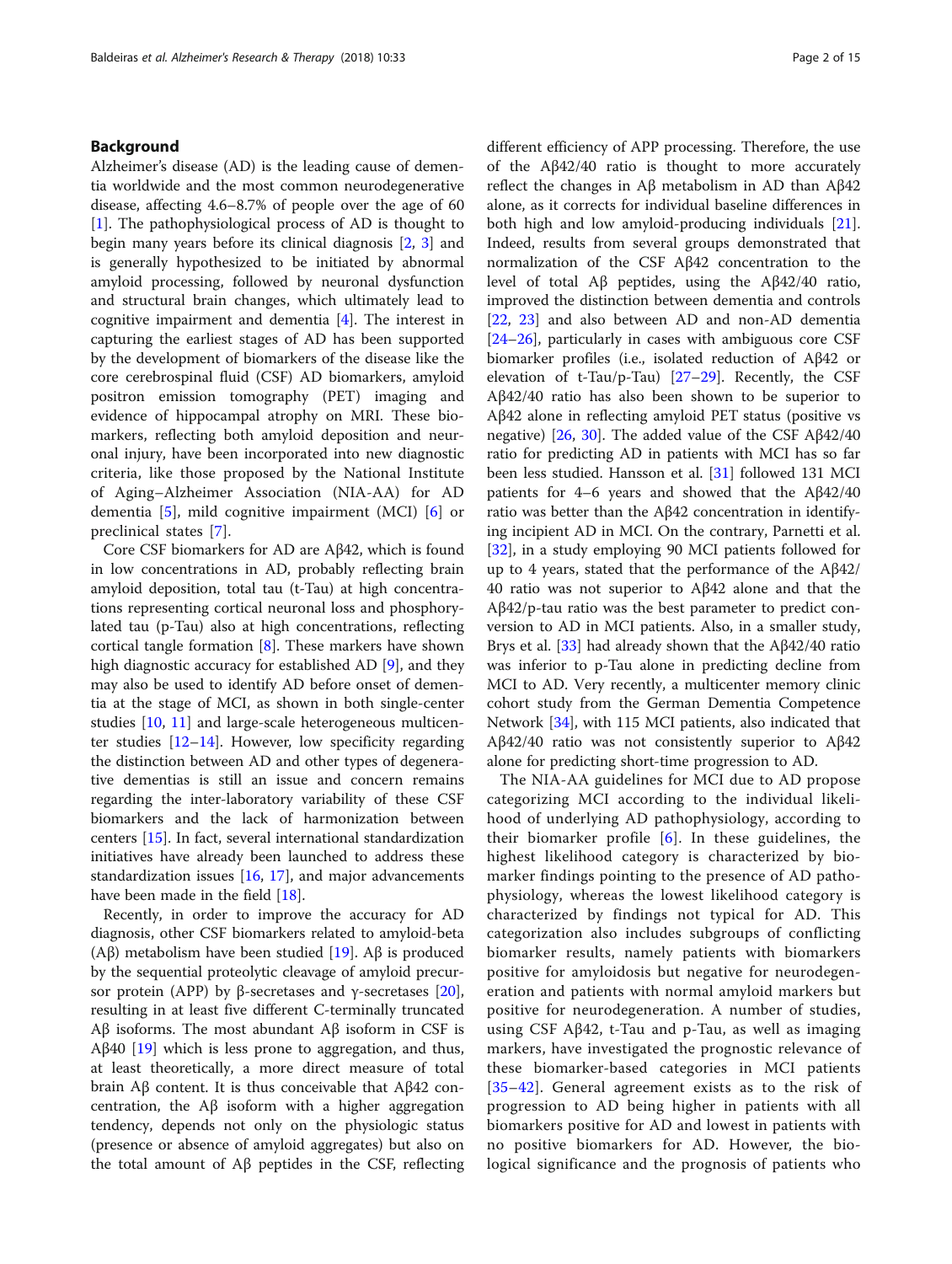fall into conflicting biomarker categories are still controversial.

Considering the data described, showing the relevance of Aβ40 inclusion in the panel of CSF biomarkers as a way of reducing diagnostic uncertainty, we hypothesize that using the Aβ42/40 ratio would significantly improve MCI categorization according to the NIA-AA guidelines by reducing the number of patients with conflicting biomarker results. Therefore, in this study, we propose to: first, using a group of AD patients and neurological controls, establish a cutoff value for the CSF Aβ42/40 ratio in our population; second, in an amnestic MCI cohort, assess the changes in MCI patients' NIA-AA criteria classification induced by the inclusion of the Aβ42/40 ratio in their CSF biomarker profile; and, third, evaluate the prognostic value of this new classification for AD-type dementia at follow-up.

#### Methods

#### Subjects

This study included 431 subjects (168 AD-dementia patients, 197 MCI patients and 66 neurological controls) for whom CSF-AD biomarker assessment, including Aβ40, was available.

AD-dementia and MCI patients were recruited at the Dementia Clinic, Neurology Department of Coimbra University Hospital, Coimbra, Portugal. The baseline study and follow-up protocol have already been published elsewhere [[43](#page-13-0)]. Patients were enrolled in a systematic way and had biannual clinical observation and annual neuropsychological and functional evaluations. All patients underwent a thorough biochemical, neurological and imaging (CT or MRI and SPECT) evaluation. PET and genetic studies were more restricted, although considered in younger patients. At baseline, a neurologist completed a medical history with the patient and the caregiver, and conducted a general physical, neurological and psychiatric examination as well as a comprehensive diagnostic battery protocol, including: cognitive instruments such as the Mini Mental State Examination (MMSE) [\[44\]](#page-13-0) Portuguese version [[45](#page-13-0)], The Montreal Cognitive Assessment (MoCA) [\[46](#page-13-0)] Portuguese version [\[47\]](#page-13-0), the Alzheimer Disease Assessment Scale—- Cognitive (ADAS-Cog) [[48](#page-13-0), [49\]](#page-13-0) Portuguese version [\[50](#page-13-0)] and a comprehensive neuropsychological battery with normative data for the Portuguese population (Lisbon Battery for Dementia Assessment (BLAD)) [[51](#page-13-0)] exploring memory (Wechsler Memory Scale subtests) and other cognitive domains (including language, praxis, executive functions and visuoconstrutive tests); and standard staging scales which provide objective information about subject performance in various domains, including the Clinical Dementia Rating scale (CDR) [[52](#page-13-0)] for global staging, the Disability Assessment for Dementia (DAD) [\[53](#page-13-0), [54](#page-13-0)] for evaluation of functional status and the Neuropsychiatric Inventory

(NPI) [\[55](#page-13-0), [56\]](#page-13-0) to characterize the psychopathological profile, including the presence of depression. All of the available information (baseline cognitive test, staging scales, clinical laboratory and imaging studies) was used to reach a consensus research diagnosis. A similar approach was used for follow-up annual evaluations.

MCI patients included in this study were of the amnestic type and the diagnosis was made in accordance with the criteria defined by Petersen et al. [[57\]](#page-13-0) and, more recently, the framework for MCI due to AD proposed by NIA-AA criteria [[6\]](#page-11-0). Petersen et al.'s criteria were operationalized as follows: a subjective complaint of memory decline (reported by the subject or an informant); an objective memory impairment (considered when scores on standard Wechsler memory tests were > 1.5 SDs below age/education-adjusted norms) with or without deficits in other cognitive domains; normal general cognition suggested by normal scores for the MMSE and MoCA using the Portuguese cutoff scores [[45](#page-13-0), [58\]](#page-13-0); largely normal daily life activities, evaluated with a functional scale (DAD); and absence of dementia, indicated by a CDR rating of 0.5. All patients were in a stable condition, without acute comorbidities. As exclusion criteria for enrolment, we considered a significant underlying medical or neurological illness revealed by laboratory tests or imaging; a relevant psychiatric disease, including major depression, suggested in the medical interview and confirmed by the GDS; and CT or MRI demonstration of significant vascular burden [[59\]](#page-13-0) (large cortico-subcortical infarct; extensive subcortical white matter lesions superior to 25%; unilateral or bilateral thalamic lacunes; lacune in head of caudate nucleus; more than two lacunes).

MCI cases were followed up with this comprehensive protocol until they developed dementia, or until they had been cognitively stable for at least 2 years, comprise the longitudinal study group. This group was further dichotomized into those who were cognitively stable and those who developed dementia due to AD. Patients who developed types of dementia other than AD were further excluded from analysis. Conversion to AD required fulfilling clinical diagnostic criteria for probable AD (see later) and was confirmed by the coordinator of the clinical study. As these criteria are not fully operational and the conversion status decision has some uncertainty and subjectivity, patients in this study were classified as having undergone conversion based on: objective evidence, by cognitive testing, of decline to dementia using the MMSE, the MoCA and the ADAS-Cog scores and qualitative evaluation (i.e., impairment of memory plus another domain); and changes in global CDR rating from 0.5 to 1 or more, confirming the cognitive profile of dementia and loss of autonomy.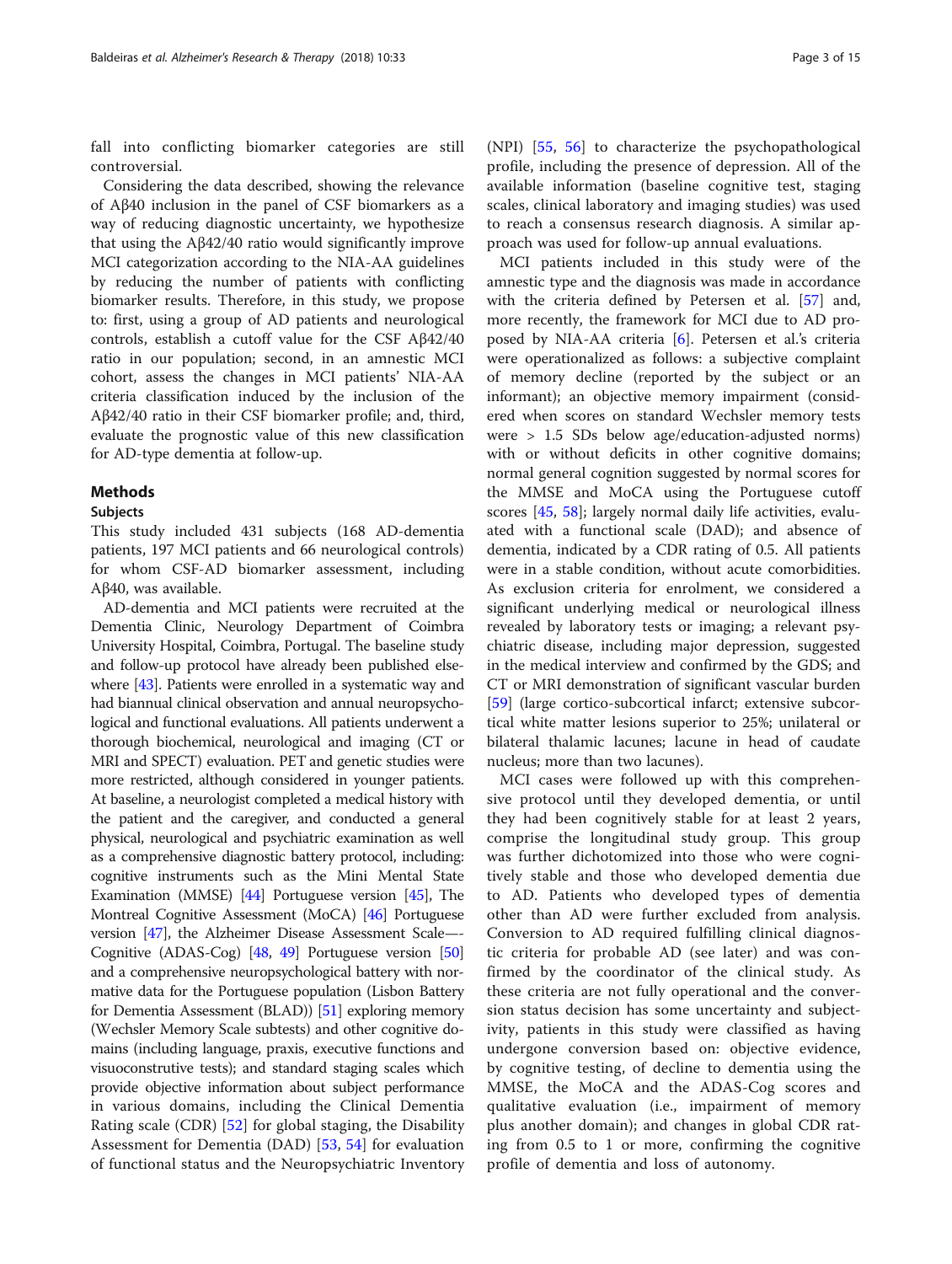For the biomarker-based subject classification, we used the core CSF biomarkers for AD, operationalized according to the framework of the NIA-AA criteria for MCI and preclinical forms [[6,](#page-11-0) [7](#page-11-0), [60](#page-13-0)]. Subjects were classified into the low-AD-likelihood (LL) group if both amyloid (i.e., CSF Aβ42) and neuronal injury markers (i.e., CSF t-tau and p-tau) were normal, into the high-AD-likelihood (HL) group if both amyloid and at least one neuronal injury marker were abnormal, or into one of the two conflicting biomarker groups: the isolated amyloid pathology (IAP) group if the amyloid marker was abnormal and neuronal injury markers were normal, or the suspected non-Alzheimer pathophysiology (SNAP) group if at least one neuronal injury marker was abnormal and the amyloid marker was normal.

Dementia was diagnosed according to the Diagnostic and Statistics Manual for Mental Disorders—fourth edition text review (DSM-IV-TR) criteria [\[61\]](#page-13-0), and AD according to the National Institute of Neurological and Communicative Disorders and Stroke–Alzheimer's Disease and Related Disorders (NINCDS-ADRDA) criteria [[62\]](#page-13-0) and, more recently, the 2011 NIA-AA criteria [\[5](#page-11-0)]. These cases were classified as probable AD dementia according to clinical and neuroimaging features.

In this study we also included 66 neurological controls. Most of these individuals suffered from acute or chronic headaches, and a lumbar puncture was performed as part of their routine diagnostic evaluation in order to exclude bleeding or inflammation; in some cases, this procedure was considered in the investigation of a peripheral polyneuropathy. In both situations, the CSF cytochemical evaluation was normal and a major CNS disease was excluded. In their brief cognitive evaluation they showed no subjective cognitive complaints, were independent in their instrumental daily life activities and most of them were still professionally active.

#### Laboratory determinations

CSF samples were collected from patients and neurological controls as part of their routine clinical diagnosis investigation. Preanalytical and analytical procedures were done in accordance with previously proposed protocols [\[63\]](#page-13-0). Briefly, CSF samples were collected in sterile polypropylene tubes, immediately centrifuged at 1800  $\times$  g for 10 min at 4 °C, aliquoted into polypropylene tubes and stored at –80 °C until analysis.

CSF Aβ42, t-Tau and p-Tau were measured separately, in duplicate, by commercially available sandwich ELISA kits (Innotest; Innogenetics/Fujirebio, Ghent, Belgium), as described previously [[22,](#page-12-0) [64](#page-13-0)]. These assays were performed sequentially in a clinical routine setting between 2010 and 2017, with mean intra-assay coefficients of variation (CVs) of 4.2% for Aβ42, 4.5% for t-Tau and 4.2% for p-Tau and inter-assay CVs of 8.1% for Aβ42, 7.0% for t-Tau and 7.2% for p-Tau. CSF Aβ40 was also measured by ELISA, using the recently validated kit also from Fujirebio [\[65](#page-13-0)], following the manufacturer's instructions. In our hands, the intra-assay CV of this method was  $3.8 \pm 1.8\%$  (mean  $\pm$  SD) and the inter-assay CV was  $13.2 \pm 4.0$ %, and therefore very similar to what has been reported [\[65](#page-13-0)]. Aβ40 assays were also performed in duplicate between November 2016 and March 2017.

External quality control of the assays was performed under the scope of the Alzheimer's Association Quality Control Program for CSF Biomarkers [\[66\]](#page-13-0). In this study, we established cutoff values for core CSF-AD biomarkers for this particular population by employing receiver operating characteristics (ROC) curve analysis between AD-dementia patients and controls, as reported previously [[64](#page-13-0)]. According to these cutoff values (Aβ42 = 585 pg/ml, t-Tau = 244 pg/ml, p-Tau = 38 pg/ml), core CSF-AD biomarkers were classified as normal/abnormal.

Blood samples were also collected from MCI and AD patients for Apolipoprotein E (APOE) genotyping. DNA was isolated from whole EDTA blood using a commercial kit (Roche Diagnostics GmbH, Manheim, Germany), as described by the manufacturer. The analysis of the two polymorphisms at codons 112 and 158 of the APOE gene (rs429358 and rs7412) was performed by PCR-RFLP assay, as described previously [\[67](#page-13-0)].

#### Statistical analysis

Statistical analyses were performed using the Statistical Package for the Social Sciences (SPSS, version 20.0; IBM SPSS, Chicago, IL, USA). Normality of continuous variables was assessed by the Kolmogorov–Smirnov test. For normally distributed continuous variables, one-way ANOVA followed either by the Bonferroni post test (when variance was homogeneous between groups) or the Games–Howell post test (when variance was not homogeneous between groups) was performed to assess the statistical significance of the difference between means. When continuous variables did not show normal distribution, the Kruskal–Wallis test was used, followed by the Dunn–Bonferroni post-hoc test. For CSF biomarkers, age was entered as a covariate in the analysis. Group differences between categorical variables were examined using the  $\chi^2$  test with Yate's correction for small sample sizes ( $n <$  30). McNemar's test for paired proportions was used for testing differences between the proportions of cases with amyloidosis and with conclusive/ambiguous CSF biomarker profiles. ROC curve analysis was used to evaluate the diagnostic accuracy of the CSF markers or their ratios between AD-dementia patients and controls, and also of the predicted probabilities derived from the logistic regression models used to identify the best predictors of conversion to AD. The ROC curve was also used to establish the optimal cutoff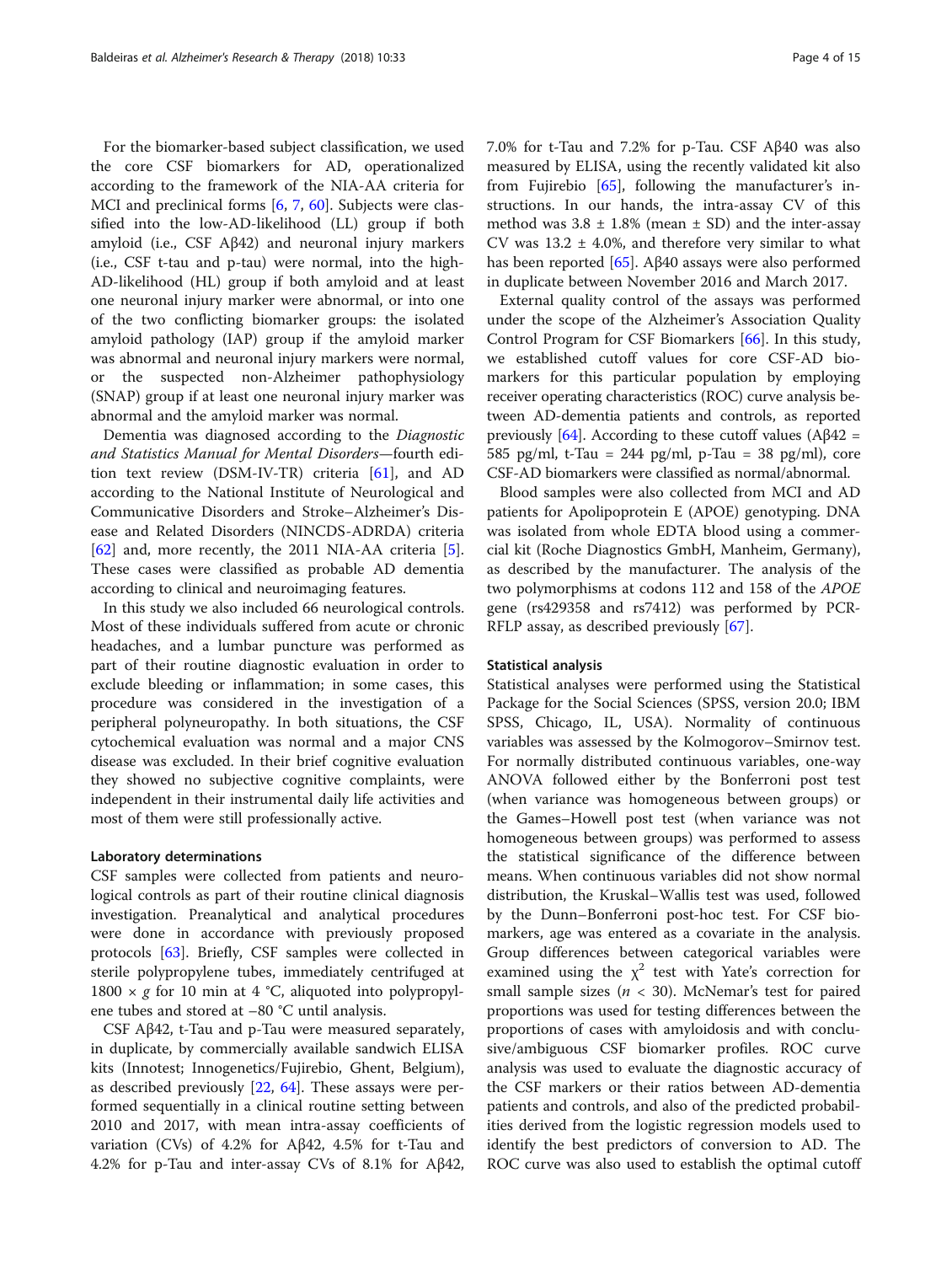value, by selecting the value that yielded the highest Youden index calculated as: sensitivity + (specificity  $-1$ ). The ROC curves were compared according to the AUC comparison method of Hanley and McNeil [\[68\]](#page-13-0) using MedCalc (version 11.6; MedCalc Software, Mariakerke, Belgium). Binary logistic regression analysis (enter method) was used to identify predictive markers of conversion to AD, with conversion as the dependent variable and age, gender, education, follow-up time, APOE genotype, baseline MMSE, CSF Aβ42, Aβ40, t-Tau and p-Tau levels as independent variables. Variables with a regression coefficient significantly different from 0 (associated  $p < 0.05$ ) were considered to be contributing significantly to the prediction of the outcome variable. Survival analysis was used to assess the probability of conversion to AD in the different MCI subgroups. Kaplan–Meier survival curves were plotted and the survival distributions of the different MCI subgroups were compared by the logrank test. Survival time was calculated as the interval from the initial baseline evaluation to the diagnosis of dementia. For patients who remained nondemented, the survival time was censored at the date of the last clinical assessment. Cox proportional hazards models, corrected for age, gender, education, follow-up time, ApoE genotype and baseline MMSE score, were used to test the predictive ability for AD-type dementia of the different MCI groups.

#### Results

#### Characteristics of the study population

Demographic, clinical, genetic and biomarker data of the baseline study population are presented in Table [1.](#page-5-0) No differences in gender distribution were seen between groups, but the control group was significantly younger than the patient groups, and therefore age was entered as a covariate in the cognitive and CSF marker comparisons. Similar age of onset was seen between AD-dementia and MCI patients, but, as expected, AD-dementia patients presented with a more severe cognitive impairment (significantly lower MMSE and MoCA and higher ADAS-Cog scores) than MCI patients at baseline. The percentage of APOE-ε4 carriers in AD-dementia and MCI patients was over 40%, considerably higher than we showed previously in a Portuguese control population [\[69](#page-13-0)]. As reported previously [[22](#page-12-0), [64](#page-13-0)], CSF Aβ42 was lower and t-Tau and p-Tau were higher in AD-dementia patients compared to controls, while MCI patients had intermediate and significantly different values in relation to the two other groups. A significant increase in the t-Tau/Aβ42 ratio and a decrease in the Aβ42/p-Tau ratio in AD-dementia patients compared to controls was also observed, while MCI patients had intermediate and significantly different values from the other groups. CSF Aβ40 was similar between AD-dementia and controls, but was significantly higher in MCI patients in relation to AD-dementia patients only.

This resulted in a decreased Aβ42/40 ratio in AD and MCI patients in relation to controls, and also in ADdementia patients compared with the total MCI group.

#### Establishment of a cutoff value for the CSF Aβ42/40 ratio

By comparing the Aβ42/40 ratio between AD-dementia patients and controls, as recommended by the STARD criteria [[70\]](#page-13-0), a cutoff value of 0.068 (with lower values indicative of AD) was established. This ratio had a sensitivity of 79% and a specificity of 86% to distinguish between AD-dementia patients and controls, with an AUC of 0.874 (95% CI 0.827–0.921). These accuracy parameters are similar to what we have reported previously for  $A\beta42$  alone in a larger AD cohort [\[64](#page-13-0)] and are no different from that presented by Aβ42 alone in this particular AD-dementia population (sensitivity = 82%, specificity = 83%, AUC = 0.882, 95% CI 0.837-0.927,  $p =$ 0.748) (Additional file [1](#page-10-0): Figure S1).

#### Characterization of MCI biomarker-based subgroups according to the core CSF biomarkers

The MCI group was then classified into MCI subtypes according to their core CSF biomarkers (Aβ42, t-Tau and p-Tau): LL, 59 (29.9%); HL, 62 (31.5%); IAP, 21 (10.6%); and SNAP, 55 (27.9%). Noteworthy, the percentage of MCI patients with injury markers (59.3%) was higher than those with amyloidosis (4[2](#page-6-0).1%). Table 2 presents the demographic, clinical, genetic and biomarker data of these subgroups. There were no significant differences regarding gender, years of education and time of follow-up, but the HL and SNAP patients were older at baseline and at onset of the symptoms ( $p = 0.001$  vs LL group). Regarding the cognitive tests, both the MMSE and the MoCA mean scores were significantly lower in the HL group in comparison with the LL group  $(p < 0.001$  and  $p = 0.004$ , respectively). Conversely, the ADAS-Cog mean score was higher both in the HL and SNAP groups vs the LL group ( $p = 0.005$  and  $p = 0.015$ , respectively), again indicating greater cognitive impairment. As expected, differences were significant in terms of Aβ42 levels between HL and IAP vs SNAP and LL, as well as in terms of neuronal injury markers between SNAP and HL vs IAP and LL ( $p < 0.001$  for all comparisons). Regarding Aβ40, a significant reduction was seen in the IAP group ( $p = 0.032$  in relation to the HL group), while a significant increase was observed in the SNAP group in comparison with all the other groups ( $p \lt$ 0.001 for all comparisons). Interestingly, in cases with an ambiguous biological profile (IAP + SNAP), Aβ40 levels were significantly more dispersed (ranged between 2899 and 41,282 pg/ml) than in patients with conclusive core CSF biomarkers (LL + HL; ranged between 3516 and 28,908 pg/ml,  $p = 0.001$ ). A significantly increased Aβ42/40 ratio was seen in the LL group ( $p < 0.001$  for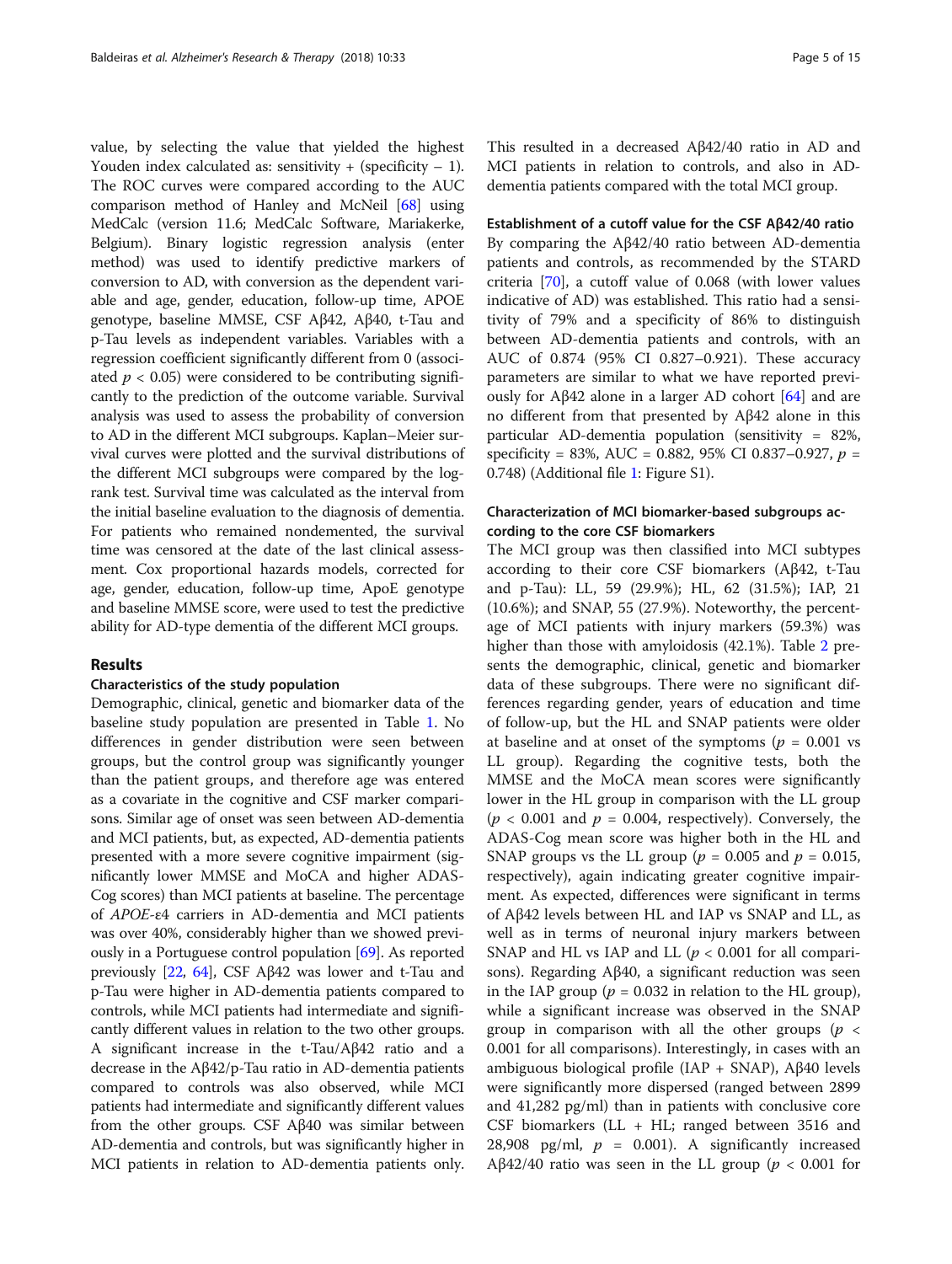<span id="page-5-0"></span>**Table 1** Demographic, clinical, genetic and biomarker data of the study population

|                      | Controls ( $n = 66$ ) | AD-dementia( $n = 168$ ) | MCI total( $n = 197$ )        | $MCI-St(n = 74)$               | $MCI-AD(n = 70)$                     |
|----------------------|-----------------------|--------------------------|-------------------------------|--------------------------------|--------------------------------------|
| Gender (M/F)         | 27/39                 | 56/112                   | 68/127                        | 25/49                          | 26/44                                |
| Age (years)          | $58.8 \pm 11.9$       | $68.1 \pm 8.8***$        | $67.1 \pm 9.4***$             | $65.2 \pm 9.3*$                | $71.0 \pm 8.0***$ <sup>55</sup>      |
| Age onset (years)    |                       | $64.6 \pm 8.7$           | $64.2 \pm 9.3$                | $60.5 \pm 9.4$                 | $68.8 \pm 7.7^{\gamma,555}$          |
| Education (years)    |                       | $5.5 \pm 4.0$            | $6.0 \pm 3.8$                 | $5.7 \pm 3.6$                  | $5.8 \pm 3.9$                        |
| <b>MMSE</b>          | $28.4 \pm 1.8$        | $17.2 \pm 5.9***$        | $25.9 \pm 4.0***$             | $26.5 \pm 4.9***$              | $25.1 \pm 3.3***$ YYYS               |
| MoCA                 |                       | $10.5 \pm 5.1$           | $17.7 \pm 5.6$ <sup>WY</sup>  | $19.9 \pm 4.9$ <sup>MY</sup>   | $15.5 \pm 5.3^{W,555}$               |
| ADAS-Cog             |                       | $26.0 \pm 12.3$          | $11.8 \pm 6.1^{\text{WW}}$    | $9.0 \pm 4.3^{\text{V}W}$      | $14.7 \pm 6.3^{\text{WW,555}}$       |
| $APOE-\epsilon4 (%)$ |                       | 46%                      | 42%                           | 28%                            | 60% \$99                             |
| $A\beta$ 42 (pg/ml)  | $928 \pm 435$         | $455 \pm 225***$         | $689 \pm 322***$              | 785 ± 309*/W                   | $476 \pm 180***$ <sup>555</sup>      |
| $A\beta40$ (pg/ml)   | $10,055 \pm 4314$     | $9229 \pm 3668$          | $11,097 \pm 4635^{\text{WW}}$ | $10,916 \pm 4379$ <sup>W</sup> | $10,157 \pm 3381$                    |
| $Aβ42/40$ ratio      | $0.100 \pm 0.034$     | $0.055 \pm 0.029***$     | $0.070 \pm 0.039***$          | $0.083 \pm 0.046$ */YY         | $0.050 \pm 0.020***$                 |
| t-Tau (pg/ml)        | $196 \pm 95$          | $543 \pm 363***$         | 374 ± 269*******              | $253 \pm 151^{\text{WW}}$      | $511 \pm 307***$ <sup>555</sup>      |
| p-Tau (pg/ml)        | $33 \pm 15$           | $64 \pm 37***$           | $50 \pm 28$ ** $^{WW}$        | $38 \pm 19^{\text{WW}}$        | $62 \pm 30***$ <sup>555</sup>        |
| t-Tau/Aβ42           | $0.22 \pm 0.11$       | $1.53 \pm 1.36***$       | $0.74 \pm 0.73$ *** $W$       | $0.41 \pm 0.39$ <sup>WY</sup>  | $1.18 \pm 0.85***$ , \$\$\$          |
| $A\beta42/p$ -Tau    | $32.0 \pm 15.3$       | $9.3 \pm 8.2$ ***        | $18.6 \pm 14.2$ ***/YY        | $25.7 \pm 16.3$ <sup>WY</sup>  | $9.7 \pm 6.6***$ <sup>\$\$\$\$</sup> |

Data expressed as mean ± standard deviation, except for APOE expressed as percentage of <sup>ε</sup>4 carriers

MMSE and MoCA, higher scores correspond to better performance; ADAS-Cog, lower scores correspond to better performance. For MMSE and CSF biomarkers, data were adjusted for age

AD Alzheimer's disease, MCI mild cognitive impairment, MCI-St stable mild cognitive impairment, MCI-AD mild cognitive impairment patients who progress to Alzheimer's disease. M male, F female, MMSE Mini Mental State Examination, MoCA Montreal Cognitive Assessment, ADAS-Cog Alzheimer Disease Assessment Scale—Cognitive, APOE Apolipoprotein Ε, Αβ42 42-aminoacid isoform of amyloid beta, Αβ40 40-aminoacid isoform of amyloid beta, t-Tau total Tau protein, p-Tau hyperphosphorylated Tau protein

 $*p < 0.05$  vs controls<br> $**p < 0.01$  vs controls  $**p < 0.01$  vs controls<br> $***p < 0.001$  vs contre \*\*\**p* < 0.001 vs controls<br><sup>γ</sup>n < 0.05 vs AD-dement <sup>γ</sup> $p$  < 0.05 vs AD-dementia<br><sup>γγ</sup> $p$  < 0.01 vs AD-dementia <sup>γγ</sup>ρ < 0.01 vs AD-dementia<br><sup>γγγ</sup>ρ < 0.001 vs AD-dement <sup>yw</sup>p < 0.001 vs AD-dementia<br><sup>§</sup>n < 0.05 vs MCLSt

 ${}^{6}_{66}$  < 0.05 vs MCI-St

<sup>99</sup>p < 0.01 vs MCI-St<br><sup>§§§</sup>n < 0.001 vs MCI-

 $p < 0.001$  vs MCI-St

all comparisons), and also in the SNAP in comparison with the HL group ( $p < 0.001$ ). Subjects in the HL group were also more often APOE-ε4 carriers (67%) than in all other groups ( $p < 0.001$ ).

#### Effect of including the Aβ42/40 ratio in MCI biomarkerbased classification

When we used the Aβ42/40 ratio, instead of Aβ42 alone, as a marker of amyloidosis, the MCI biomarker-based classification changed according to what is presented in Table [3](#page-6-0). In MCI subtypes with already conclusive biomarker profiles (LL and HL), use of the  $A\beta42/40$  ratio did not change their classification in 87% of cases (83% of LL and 90% of HL). Noteworthy, in 10/59 patients classified previously as LL, the Aβ42/40 ratio fell below the cutoff value and they were therefore classified as IAP; likewise, in 6/62 patients classified previously as HL, the Aβ42/40 ratio was within the normal range and changed their classification to SNAP. Regarding the subgroups with conflicting biomarker results, more pronounced changes were seen both in the IAP group (with 7/21 (33%) changing into the LL category) and

particularly in the SNAP group (where 36/55 (66%) of patients had an abnormal Aβ42/40 ratio and therefore changed their classification to HL). Overall, addition of the Aβ42/40 ratio resulted in a redistribution of the MCI subtypes to 56 (28.4%) LL, 92 (46.7%) HL, 24 (12.2%) IAP and 25 (12.7%) SNAP (Table [3\)](#page-6-0), therefore significantly improving the proportion of interpretable biological profiles from 61% to 75% ( $p = 0.001$ ). Moreover, it significantly increased the percentage of MCI patients with amyloidosis from 42 to 59% ( $p < 0.001$ ), therefore reaching a similar percentage to the patients with injury markers. Overall demographic, clinical and genetic differences between these new subgroups are similar to those presented in Table [2](#page-6-0) (Additional file [2](#page-10-0): Table S1). Interestingly, among patients classified as SNAP according to Aβ42 alone, those who changed their classification to HL according to the Aβ42/40 ratio had significantly lower Aβ42 than those who remained in the SNAP category (751  $\pm$  148 *vs* 1088  $\pm$  343 pg/ml,  $p < 0.001$ ). A similar pattern was also seen in patients classified previously in the LL group who changed their classification to IAP in relation to those who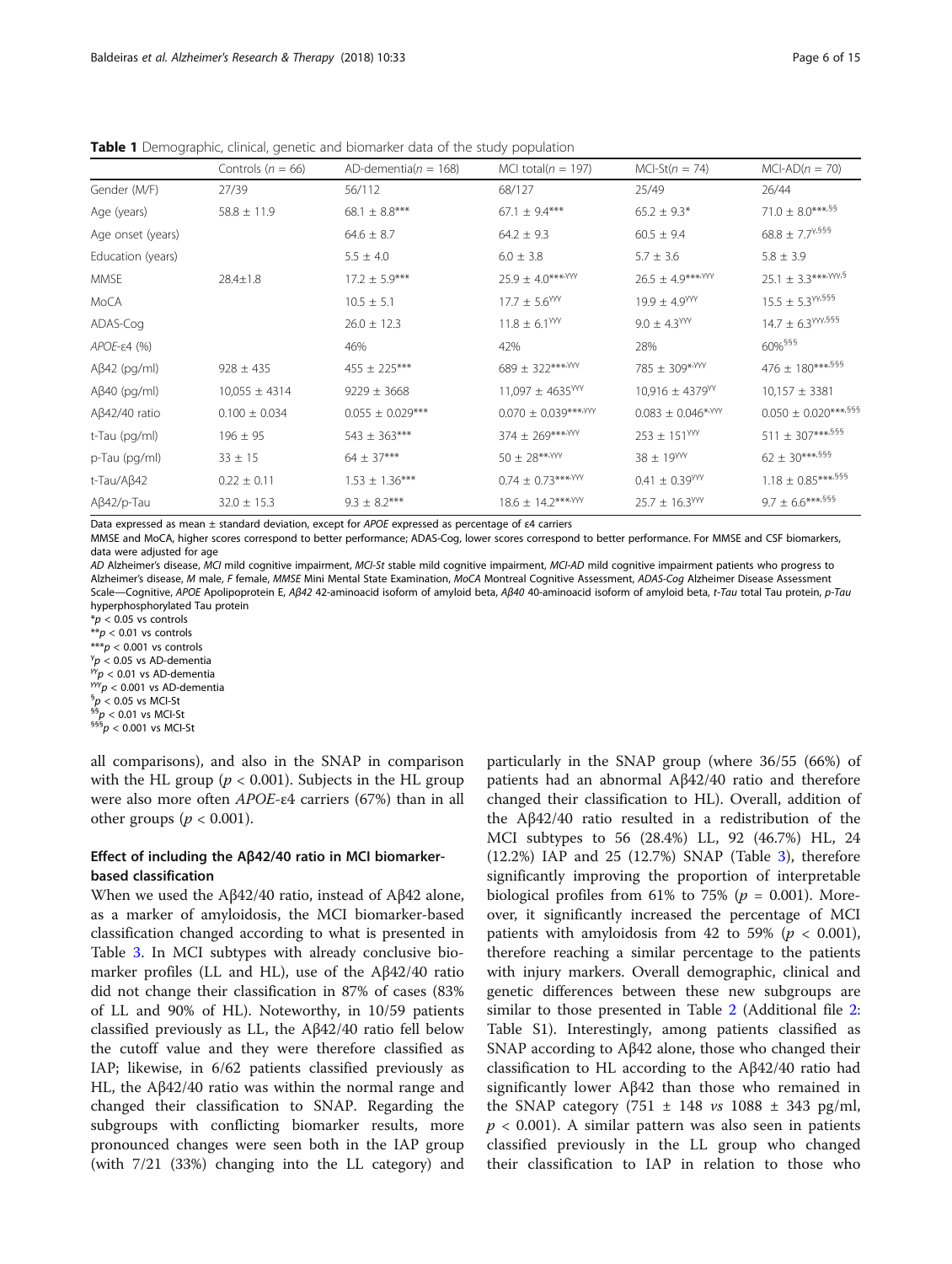<span id="page-6-0"></span>Table 2 Demographic, clinical, genetic and biomarker data of the MCI subgroups based on core CSF biomarkers

|                        | Low-AD likelihood | High-AD likelihood   | IAP                          | SNAP                      |
|------------------------|-------------------|----------------------|------------------------------|---------------------------|
| N(%                    | 59 (29.9%)        | 62 (31.5%)           | 21 (10.6%)                   | 55 (27.9%)                |
| Gender (M/F)           | 17/42             | 26/36                | 8/13                         | 17/38                     |
| Age (years)            | $62.7 \pm 9.9$    | $69.6 \pm 7.7**$     | $66.3 \pm 9.7$               | $69.4 \pm 8.9***$         |
| Age onset (years)      | $59.0 \pm 10.3$   | $66.4 \pm 7.8***$    | $63.1 \pm 8.1$               | $67.4 \pm 8.1***$         |
| Education (years)      | $6.5 \pm 3.9$     | $6.1 \pm 4.1$        | $5.1 \pm 2.4$                | $5.8 \pm 4.1$             |
| <b>MMSE</b>            | $27.6 \pm 2.6$    | $24.3 \pm 4.2***$    | $25.1 \pm 6.0$               | $26.3 \pm 3.2$            |
| MoCA                   | $20.5 \pm 5.0$    | $16.4 \pm 5.5***$    | $16.3 \pm 6.9$               | $17.3 \pm 4.9$            |
| ADAS-Cog               | $8.5 \pm 4.6$     | $12.7 \pm 4.3$ **    | $13.3 \pm 7.5$               | $13.5 \pm 7.5^*$          |
| $APOE-E4$ (%)          | 26%               | 64%***               | 24% <sup>YW</sup>            | 39% <sup>W</sup>          |
| $A\beta$ 42 (pg/ml)    | $918 \pm 243$     | 405 $\pm$ 109***     | 403 ± 123****555             | $867 \pm 282^{\text{WW}}$ |
| $A\beta40$ (pg/ml)     | $9608 \pm 3219$   | $10,945 \pm 4191$    | $8006 \pm 3082^{\gamma,555}$ | 14,247 ± 5219***/WY       |
| $A\beta42/40$ ratio    | $0.105 \pm 0.040$ | $0.040 \pm 0.017***$ | $0.066 \pm 0.024***$         | $0.061 \pm 0.037***$      |
| t-Tau (pg/ml)          | $169 \pm 42$      | $545 \pm 274***$     | $159 \pm 67^{WW,555}$        | 488 ± 250***              |
| p-Tau (pg/ml)          | $30 \pm 9$        | $68 \pm 28***$       | $28 \pm 7^{\text{YYY},555}$  | $61 \pm 27***$            |
| Follow-up time (years) | $4.0 \pm 3.3$     | $4.0 \pm 2.5$        | $4.2 \pm 4.1$                | $3.6 \pm 2.7$             |

Data expressed as mean ± standard deviation, except for APOE expressed as percentage of <sup>ε</sup>4 carriers

MCI mild cognitive impairment, AD Alzheimer's disease, IAP isolated amyloid pathology, SNAP suspected non-Alzheimer pathology, M male, F female, MMSE Mini Mental State Examination, MoCA Montreal Cognitive Assessment, ADAS-Cog Alzheimer Disease Assessment Scale—Cognitive, APOE Apolipoprotein E, Aβ42 42-aminoacid isoform of amyloid beta, Aβ40 40-aminoacid isoform of amyloid beta, t-Tau total Tau protein, p-Tau hyperphosphorylated Tau protein MMSE and MoCA, higher scores correspond to better performance; ADAS-Cog, lower scores correspond to better performance

 $*p$  < 0.05 vs low-AD likelihood<br> $**p$  < 0.005 vs low-AD likelihood

 $^{**}p < 0.005$  vs low-AD likelihood $^{***}$ n < 0.001 vs low-AD likelihoo

 $**p < 0.001$  vs low-AD likelihood<br>In  $\geq 0.05$  vs bigh-AD likelihood

 $v_p$  < 0.05 vs high-AD likelihood

 $Wp$  < 0.01 vs high-AD likelihood

 $W'p$  < 0.001 vs high-AD likelihood  $s^{sg}p$  < 0.001 vs SNAP

remained in this category (Aβ42 = 758  $\pm$  114 pg/ml vs Aβ42 = 951 ± 250 pg/ml,  $p = 0.015$ ). Conversely, for patients previously classified into the HL group, significantly decreased t-Tau and p-Tau levels were found in those who changed their classification to SNAP (t-Tau = 310  $\pm$  76 pg/ml, p-Tau = 42  $\pm$  7 pg/ ml) in relation to those who remained in this category (t-Tau = 570  $\pm$  276 pg/ml,  $p = 0.001$ ; p-Tau  $= 71 \pm 28$  pg/ml,  $p = 0.001$ ). No other significant changes were observed in any of the demographic and clinical parameters between patients who changed their biomarker-based classification and those who did not.

Table 3 Distribution of Aβ42/40 ratio and further classification of MCI biomarker-based subgroups

|                 | $A\beta$ 42/40 ratio < 0.068 | Aβ42/40 ratio $\geq$ 0.068 |
|-----------------|------------------------------|----------------------------|
| LL $(n = 59)$   | 10 (17%)—IAP                 | 49 (83%)-LL                |
| $IAP (n = 21)$  | 14 (67%)—IAP                 | 7 (33%)-LL                 |
| SNAP $(n = 55)$ | 36 (66%)—HL                  | 19 (34%)-SNAP              |
| $HL (n = 62)$   | 56 (90%)-HL                  | 6 (10%)-SNAP               |

Data expressed as  $n$  (percentage) of patients

Aβ42/40 42-aminoacid isoform of amyloid beta/40-aminoacid isoform of amyloid beta, LL Low-AD likelihood, IAP isolated amyloid pathology, SNAP suspected non-Alzheimer pathology, HL high-AD likelihood, AD Alzheimer's disease

#### Longitudinal assessment of MCI patients

Of the 197 MCI patients enrolled, 36 had follow-up < 2 years, 13 were dropouts and four patients were excluded from the further analysis because, although their clinical presentation was amnestic MCI, they developed frontotemporal dementia. The remaining 144 subjects with follow-up  $\geq$  2 years (mean follow-up time 4.6  $\pm$  2.9 years, range 2–15 years) comprise the longitudinal study group, which was further dichotomized into those who were cognitively stable in the last observation (74 (51%); MCI-St) and those who progressed to dementia due to AD (70 (49%); MCI-AD). Mean follow-up time was not different between patients who converted to AD (4.7  $\pm$ 3.3 years) and those who did not  $(4.5 \pm 2.5 \text{ years}, p =$ 0.990). Baseline demographic, clinical, genetic and biomarker characteristics of MCI-St and MCI-AD patients are presented in Table [1](#page-5-0). No differences in gender distribution or years of education were seen between groups, but MCI-AD patients were older both at baseline observation and at disease onset than MCI-St patients. As expected, MCI-AD patients presented with a more severe cognitive impairment at baseline (significantly lower MMSE and MoCA and higher ADAS-Cog scores) than MCI-St patients, and were also more frequently APOE-ε4 carriers. Differences in baseline CSF Aβ42, t-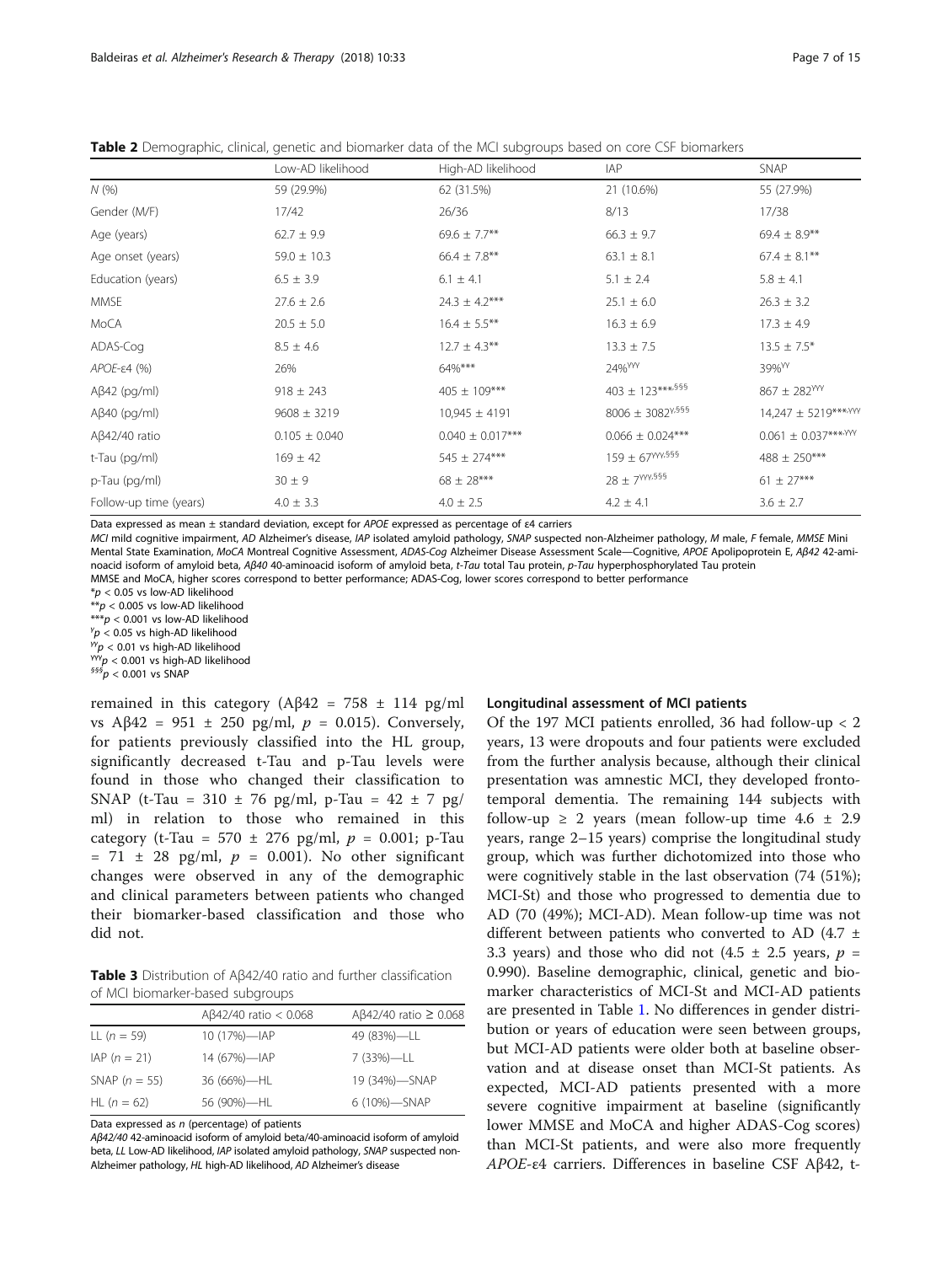<span id="page-7-0"></span>Tau and p-Tau, and in Aβ42/40, t-Tau/Aβ42 and Aβ42/ p-Tau ratios, but not in Aβ40, were seen between the two MCI groups. Aβ42, Aβ42/40 and Aβ42/p-Tau ratios were lower and t-Tau, p-Tau and the t-Tau/Aβ42 ratio were higher in MCI-AD patients, and were similar to the values presented by AD patients. MCI-St patients had comparable t-Tau, p-Tau, and t-Tau/Aβ42 and Aβ42/p-Tau ratios to the control group, while Aβ42 and the Aβ42/40 ratio were slightly but significantly lower than the controls. MCI-St patients also had significantly increased levels of Aβ40 in relation to AD patients.

#### Conversion to AD in MCI biomarker-based subgroups

Conversion to AD in MCI categories based on their core CSF biomarkers (Aβ42, t-Tau and p-Tau) showed that subjects in the HL group were more prone to progress to AD (75.0%), than all other biomarker groups: SNAP, 55.6%; IAP, 43.8%; LL, 10.0% ( $p < 0.001$ ) (Table 4). This profile did not change much when we used the new classification with the Aβ42/40 ratio alongside Tau and p-Tau: progression to AD during clinical follow-up occurred in 72% of HL patients and in only 8% of the LL group. Noteworthy, still approximately half of the patients within the IAP (44%) and SNAP (53%) subtypes progressed to AD during clinical follow-up (Table 4). Interestingly, in patients classified previously into the IAP subgroup, conversion to AD occurred in 58.3% (7 out of 12) of patients who remained in this subgroup, and in none of the patients who changed their classification to LL, after replacing Aβ42 by the Aβ42/40 ratio. This difference, however, failed to reach statistical significance ( $p = 0.146$ ). In patients classified previously into the SNAP subgroup, conversion to AD occurred at a similar percentage both in the patients who remained classified as SNAP after Aβ42/40 ratio inclusion (5 out of 11, 45.5%) and those who changed their classification to HL (15 out of 25, 60.0%) ( $p = 0.656$ ). Figure 1 shows the percentage of the different MCI biomarker-based subgroups, determined using either the core CSF biomarkers (Aβ42, t-Tau and p-Tau) or the Aβ42/40 ratio,

Table 4 Conversion to AD in the different MCI biomarker-based subgroups

|            | Using $A\beta$ 42, t-Tau and<br>$p$ -Tau for classification | Using $A\beta$ 42/40 ratio, t-Tau<br>and p-Tau for classification |
|------------|-------------------------------------------------------------|-------------------------------------------------------------------|
| $\perp$    | 4/40 (10%)                                                  | 3/38 (8%)                                                         |
| <b>IAP</b> | 7/16 (44%)                                                  | 8/18 (44%)                                                        |
| SNAP       | 20/36 (56%)                                                 | 9/17 (53%)                                                        |
| HL         | 39/52 (75%)                                                 | 50/71 (72%)                                                       |

Data are expressed as n/total (percentage) of patients

AD Alzheimer's disease, MCI mild cognitive impairment, Aβ42 42-aminoacid isoform of amyloid beta, t-Tau total Tau protein, p-Tau hyperphosphorylated Tau protein, Aβ40 40-aminoacid isoform of amyloid beta, LL low-AD likelihood, IAP isolated amyloid pathology, SNAP suspected non-Alzheimer pathology, HL High-AD likelihood



t-Tau and p-Tau, amongst patients who progressed to AD during clinical follow-up. The percentage of LL and IAP subtypes within MCI-AD patients was low (6% and 11%, respectively) and was practically not influenced by the inclusion of Aβ42 (5.7% and 10.0%, respectively) or the Aβ42/40 ratio (4.3% and 11.4%, respectively) in their biomarker-based classification. On the contrary, the inclusion of the Aβ42/40 ratio significantly decreased the proportion of the SNAP subtype (from 28.6 to 12.9%) and increased the HL subtype (from 55.7 to 71.4%) within MCI-AD patients ( $p = 0.019$ ).

#### Predictors for AD-type dementia at follow-up

Logistic regression models were employed to identify the best predictors of conversion to AD. In the first model we included age, gender, education, follow-up time, MMSE, APOE genotype and CSF Aβ42, t-Tau and p-Tau values as variables in the equation and verified that the variables that were contributing significantly to the model classification were age ( $p = 0.012$ ), CSF Aβ42 ( $p <$ 0.001) and t-Tau ( $p = 0.033$ ). We then substituted Aβ42 by the Aβ42/40 ratio in the model, and the variables retained in the model were again age ( $p = 0.015$ ), CSF Aβ42/40 ratio (*p* < 0.001) and t-tau (*p* = 0.043). This last model that included the  $Aβ42/40$  ratio showed a slightly better fit that the one without it, as the 2 log-likelihood or deviance (a measure for unexplained variance) was lower (91.5 vs 95.7, respectively). We then compared the ROC curves of the predicted probabilities derived from the two logistic regression models (Additional file [1](#page-10-0): Figure S1). No statistically significant difference was seen between the AUC of the model including the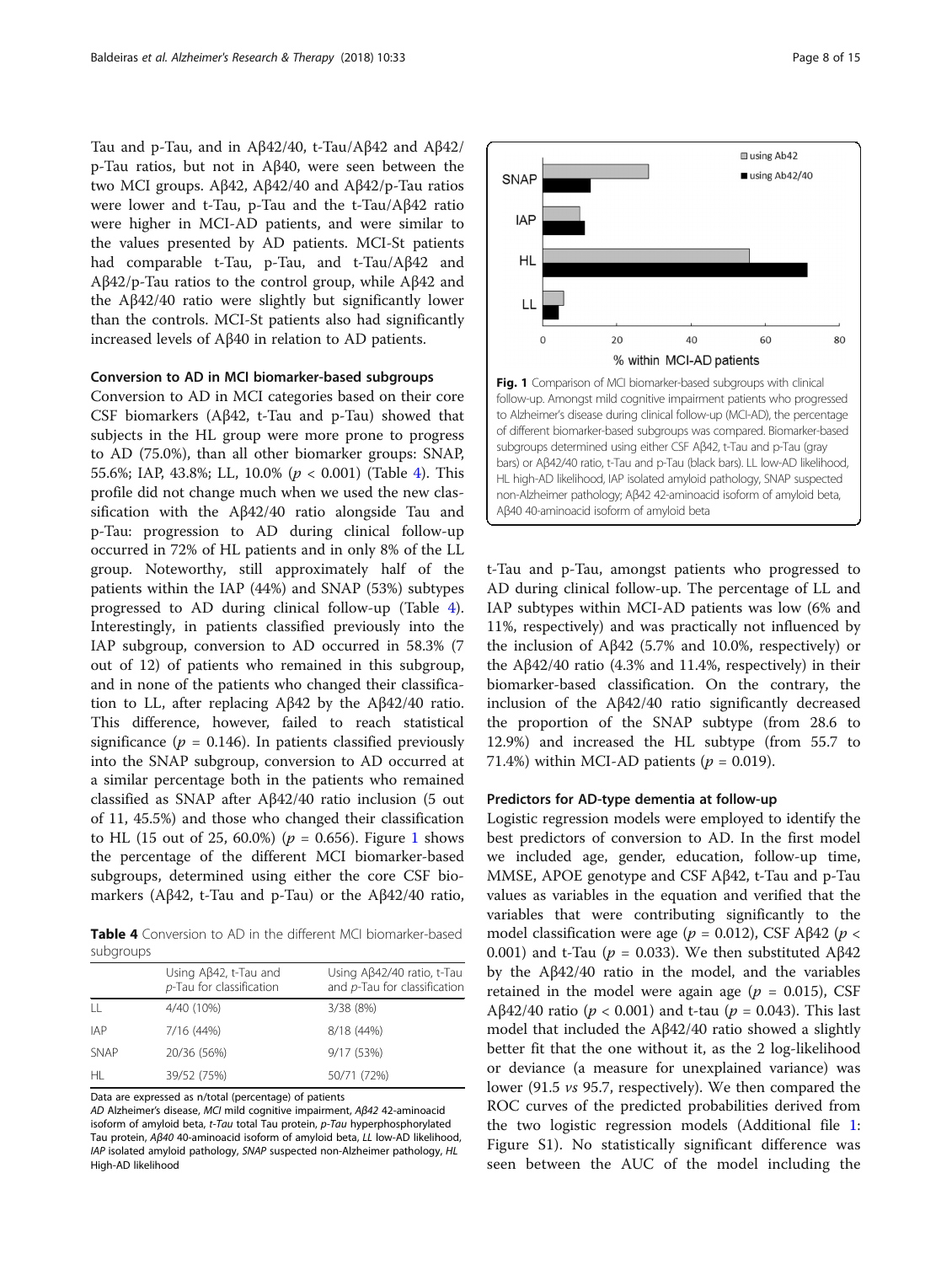Aβ42/40 ratio (AUC = 0.898, 95% CI 0.839–0.956) or Aβ42 (AUC = 0.879, 95% CI 0.815–0.943) ( $p = 0.181$ ).

#### Survival analysis of MCI biomarker-based subgroups

Figure 2 shows Kaplan–Meier survival curves for the probability of conversion to AD in the different MCI biomarker-based subgroups, determined using either Aβ42 or the Aβ42/40 ratio, in combination with Tau and p-Tau. When Aβ42 was used (Fig. 2a), the LL group was significantly associated with a longer estimated time of conversion to AD (13.3  $\pm$  1.4 years, 95% CI 10.6–15.9) than all other groups (HL,  $3.6 \pm 0.3$  years, 95% CI 3.0–4.3,  $p$  < 0.001; SNAP, 6.3  $\pm$  1.1 years, 95% CI 4.0–8.5,  $p$  < 0.001; IAP, 7.7  $\pm$  1.7 years, 95% CI 4.5–11.0,  $p = 0.009$ ). Estimated time to conversion was no different between the IAP and SNAP groups ( $p = 0.483$ ), while a statistically significant difference was seen between the HL and IAP groups ( $p = 0.046$ ), but not between HL and SNAP ( $p =$ 0.095). In Cox regression models with age, gender, education, ApoE genotype and baseline MMSE score taken into account, the difference between the HL and IAP groups was no longer significant, and a quite similar increased risk of conversion was seen in the HL (hazard ratio 7.0, 95% CI 1.9–25.6, p = 0.003), SNAP (hazard ratio 5.9, 95% CI 1.6–20.9,  $p = 0.006$ ) and IAP (hazard ratio 6.3, 95% CI 1.6–25.6,  $p = 0.009$ ) subtypes compared with patients classified into the LL group (reference). When, instead of Aβ42, the Aβ42/40 ratio was considered (Fig. 2b), a statistically decreased estimated time of conversion was again seen in HL (3.7  $\pm$  0.3 years, 95% CI 3.1–4.2,  $p < 0.001$ ), IAP  $(8.1 \pm 1.5 \text{ years}, 95\% \text{ CI } 5.1-11.1, p = 0.006)$  and SNAP (7.3  $\pm$  1.6 years, 95% CI 4.3–2.4,  $p = 0.002$ ) in comparison with the LL subgroup  $(13.5 \pm 1.4)$  years, 95% CI 10.8–16.2). No difference was seen between the two conflicting subgroups (IAP and SNAP,  $p = 0.787$ ), but estimated time to conversion was statistically lower in the HL group in relation both to IAP ( $p = 0.016$ ) and SNAP ( $p =$ 0.029). The Cox regression model also showed that MCI patients belonging to the HL subtype had the highest risk of progression to AD (hazard ratio 10.1, 95% CI 2.2–43.0,  $p = 0.003$ ), compared with patients classified into the LL group (reference). MCI patients classified into the IAP and SNAP subtypes also presented an increased risk of progression to AD in comparison with the LL subtype (IAP, hazard ratio 8.0, 95% CI 1.7-41.0,  $p = 0.008$ ; SNAP, hazard ratio 6.1, 95% CI 1.2-30.7,  $p = 0.029$ ). However, risk of progression to AD failed to reach statistical significance between the HL group and the IAP or the SNAP group. Importantly, the hazard ratio of the HL group in this model with the Aβ42/40 ratio was considerably larger than that of the same group in the Cox regression model with Aβ42.

#### **Discussion**

In this study we investigated the effect of using the CSF Aβ42/40 ratio, instead of Aβ42 levels, both combined with Tau and p-Tau, in MCI classification according to the NIA-AA criteria. Our main findings were that the percentage of patients with amyloidosis (HL + IAP) significantly increased from 42 to 59%, reaching a similar percentage to the patients with injury markers (HL + SNAP, 56%). The proportion of interpretable biological profiles also increased significantly from 61% to 75%, particularly due to a reduction to half in the number of SNAP cases.

In our work we found an overall increase in CSF Aβ40 in MCI patients in relation to AD-dementia patients, and no difference in relation to controls. A few authors have reported on the levels of CSF Aβ40 in MCI patients, with increased [\[71\]](#page-13-0), decreased [\[11](#page-11-0)] or unchanged levels [[31,](#page-12-0) [32](#page-12-0), [72](#page-13-0)] in relation to controls being reported. These discrepancies might be explained in part



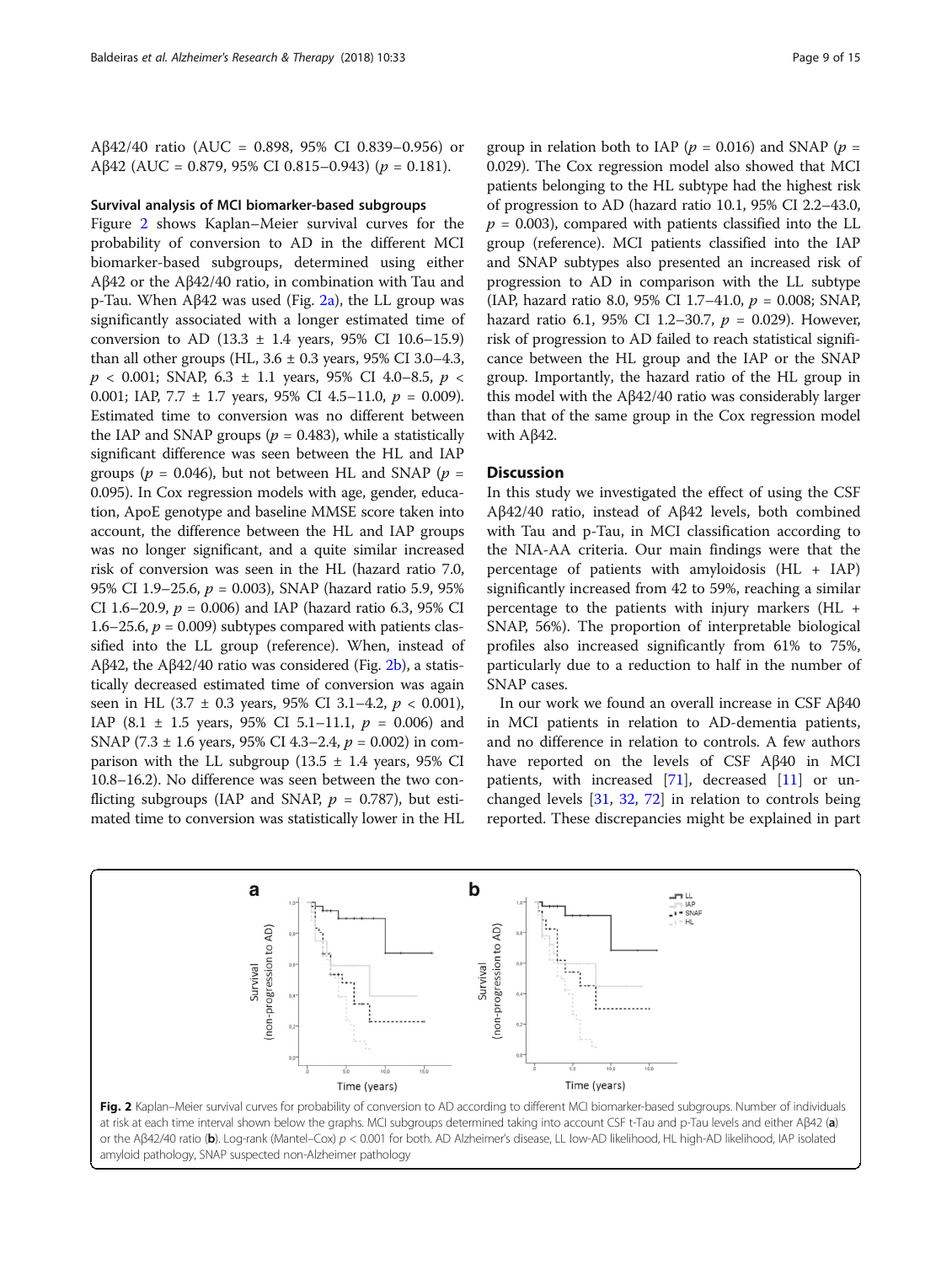by technical differences in relation to the antibodies used in the different assays. While initial assays used N-terminally unspecific antibodies that could capture also Nterminally shortened Aβ40 isoforms, this has changed, and Aβ40 assays like the one we used in this work are now based on N-terminally specific antibodies. In spite of this discrepancy related to CSF Aβ40 levels, most data, including ours, point toward a decreased CSF Aβ42/40 ratio in MCI patients in relation to controls. Reasonable agreement has also been reported regarding the cutoff value for the CSF Aβ42/40 ratio, ranging between 0.05 and 0.082 [[11](#page-11-0), [23](#page-12-0), [27](#page-12-0)–[29](#page-12-0)]. In this work, we established a cutoff value of 0.068 for distinguishing AD-dementia from controls, which is in line with the results of other groups regardless of using the same commercial assay or not. In fact, in the multicenter study by Dumurgier et al.  $[29]$  $[29]$  the mean A $\beta$ 42/40 ratio was comparable across centers, despite the significant inter-center differences in reported CSF Aβ40 and Aβ42 levels. Therefore, this ratio seems to be less sensitive to preanalytical and analytical sources of variability both intra-laboratories [[73](#page-13-0)–[75](#page-13-0)] and inter-laboratories [[29\]](#page-12-0).

One interesting finding of our study was that CSF Aβ40 values were significantly more dispersed in MCI patients with an ambiguous profile of core CSF biomarkers. In fact, CSF Aβ40 was significantly higher in the subgroup of patients with high t-Tau/p-Tau but normal Aβ42 (SNAP), while it was lower in patients with low Aβ42 but normal levels of t-Tau/p-Tau (IAP). A similar finding had also been reported by Sauvée et al. [[27\]](#page-12-0) in a mixed population of patients with dementia. This supports the idea that a large inter-individual variability in Aβ load can occur and that the normalization of CSF Aβ42 concentrations to Aβ40, rather than using absolute values of Aβ42, is a more accurate measure of amyloidosis. It would be interesting to see whether indeed, as reported recently by other groups [[30](#page-12-0), [76](#page-13-0)], the Aβ42/40 ratio correlated better with amyloid load data from PET imaging than Aβ42 alone. Unfortunately, amyloid-PET was not widely available for our MCI cohort. One other possible explanation for the large dispersion in CSF Aβ40 levels that should be considered is the preanalytical variability between samples. This is considered an important confounding source for core CSF biomarkers, and can also have an impact on Aβ40 measurements, as described by others [\[77](#page-13-0)–[79\]](#page-14-0).

The use of the CSF  $A\beta$ 42/40 ratio, instead of  $A\beta$ 42, had a significant effect in MCI patient biomarker-based categorization. Only minor changes were seen in the classification of patients who already had a concordant biomarker profile (all markers normal or all markers abnormal). On the contrary, use of the Aβ42/40 ratio changed the classification of 50 out of 76 patients with previous ambiguous results (65.8%), and who now fell into conclusive categories. This resulted in a significant increase in the proportion of interpretable biological profiles from 61% to 75%. This is in accordance with previous results reporting that the added value of the Aβ42/40 ratio was particularly seen in patients with a discrepancy between CSF p-Tau and Aβ42, leading to a new and more informative biological conclusion [[27](#page-12-0), [29\]](#page-12-0). Overall, the most obvious effect of the use of the Aβ42/40 ratio in MCI patient classification was an increase in the percentage of patients classified into the HL group (from 31.5 to 46.5%), at the expense of a reduction in the SNAP group (from 27.9 to 12.7%). Therefore, a significant increase in the percentage of MCI patients with a positive marker for amyloidosis was also observed (from 42.1 to 58.9%), now reaching a similar percentage to the patients with injury markers. The fact that the normalization of Aβ42 using Aβ40 resulted in an approximately 50% reduction of the patients in the SNAP category is in favor of the hypothesis that a methodological bias (too conservative CSF Aβ42 cutoff values) may be underlying the unexpected high prevalence of the SNAP group reported previously [[35,](#page-12-0) [37](#page-12-0), [39\]](#page-12-0). Indeed, we observed that the mean CSF Aβ42 was lower in MCI patients who changed from SNAP to HL after taking into account the Aβ42/40 ratio than in those who remained classified as SNAP.

Amongst the 144 MCI patients who completed longitudinal clinical evaluation, no difference in baseline CSF Aβ40 was seen between MCI-St and MCI-AD patients, as already reported by others  $[31, 32]$  $[31, 32]$  $[31, 32]$  $[31, 32]$ , whereas the Aβ42/40 ratio was significantly lower in the MCI-AD group. Interestingly, our results show that both Aβ42 and the  $A\beta42/40$  ratio were statistically different (lower) between MCI-St patients and controls, while t-Tau and p-Tau levels were comparable between the two groups. This observation might indicate that some of the subjects who have not yet progressed to AD at the time of follow-up observation, and were therefore included in the MCI-St group, will indeed progress to AD in the future, as they have decreased Aβ42 and/or Aβ42/40 ratio levels. If we consider that amyloid alterations precede neurodegeneration in AD, we may assume that these subjects are at an early stage of the disease and would progress to AD dementia if observed for a longer time. In fact, this MCI-AD/MCI-St dichotomization is completely dependent on the follow-up time, with longer periods of observation giving rise to more accurate data.

In accordance with previous studies [\[35](#page-12-0), [38](#page-12-0)–[40,](#page-12-0) [42](#page-13-0)], the HL group showed the highest risk of progression to AD, irrespective of the use of either Aβ42 or the Aβ42/ 40 ratio for biomarker-based classification. Regarding prognosis in the conflicting biomarker categories, in our study the percentage of MCI patients classified as IAP or SNAP who converted to AD was not very different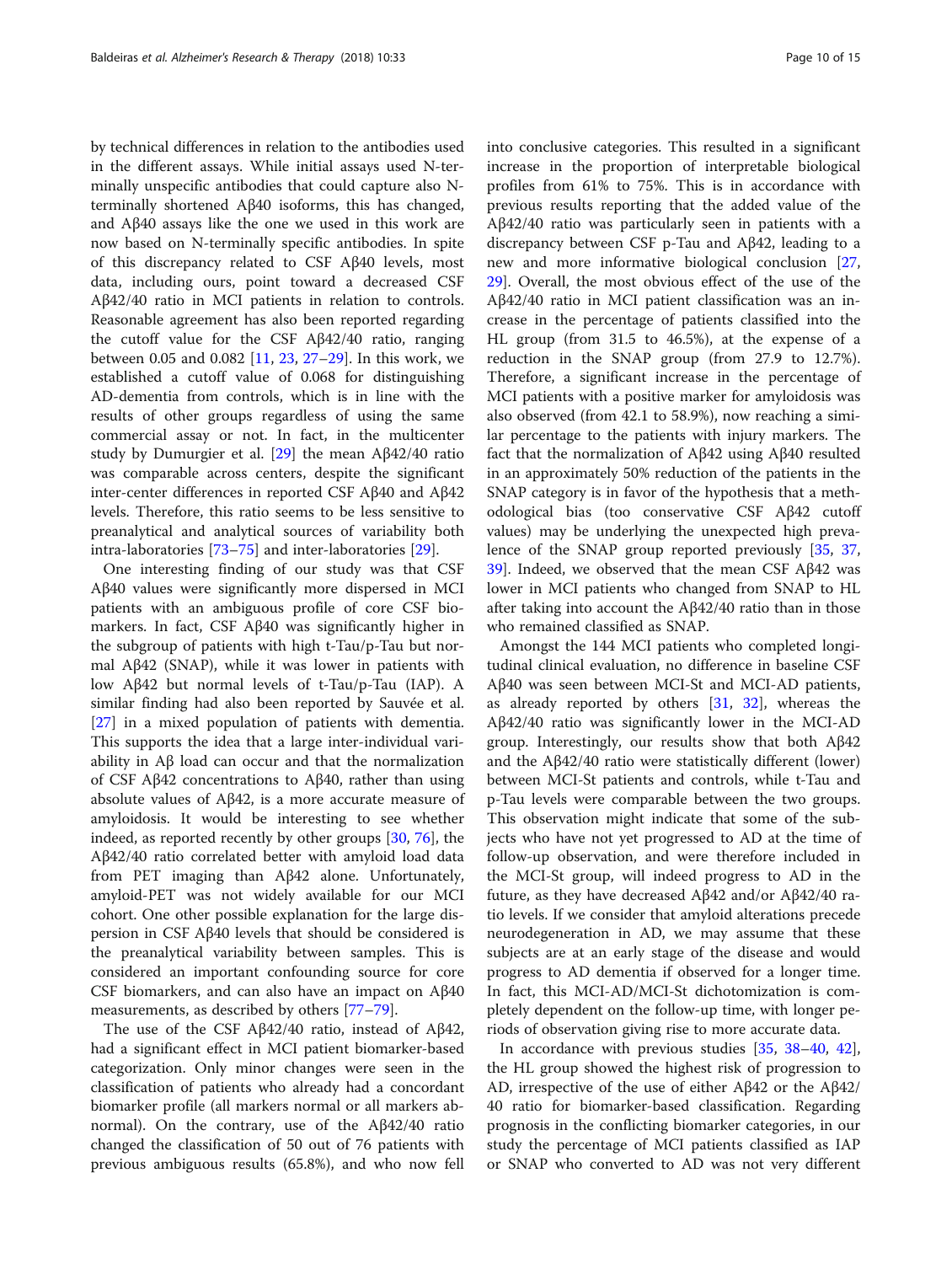<span id="page-10-0"></span>from each other (close to 50%) and did not differ much whether CSF Aβ42 alone or the Aβ42/40 ratio, combined with Tau and p-Tau, was used. Nevertheless, the results depicted in Fig. [1](#page-7-0) show that, within MCI patients who progressed to AD, the use of the Aβ42/40 ratio resulted in a significant increase in the percentage of patients classified as HL and a decrease in the percentage of patients classified as SNAP. Survival analysis showed that, when Aβ42 was used for MCI subgroup classification, both IAP and SNAP had significantly lower estimated time of conversion to AD than the LL group, that was similar to the HL group in the case of SNAP but not in the case of the IAP subgroup. The inclusion of the Aβ42/40 ratio in MCI biomarker-based subgroup classification decreased the overlap between the HL and the SNAP survival curves, with both conflicting subgroups now showing an estimated time of conversion to AD that was significantly lower than the LL subgroup and higher than the HL subgroup. In Cox regression models, the same overall effect of the Aβ42/ 40 ratio on the risk of progression to AD was seen. In the model that used Aβ42, risk of progression to AD was very similar between the HL, IAP and SNAP subgroups. When we used the Aβ42/40 ratio instead, the difference between the hazard ratios of the three potential risk categories (IAP, SNAP and HL) increased. Both the IAP and SNAP categories presented with an equivalently increased risk of progression to AD, in comparison with the LL subtype, that was numerically lower than the HL group, but failed to reach statistical significance. More importantly, when comparing the hazard ratio of the HL group in both Cox regression models, it is evident that this is higher in the model that includes the Aβ42/40 ratio than in the model that includes Aβ42 (10.1 vs 7.0). This is also true for the IAP category (8.0 vs 6.3), but not for SNAP (6.1 vs 5.9). This finding is indicative that use of the Aβ42/40 ratio for patient classification indeed results in a better predictive value of future conversion to AD dementia. This was not confirmed by our logistic regression models, however, that failed to reach a statistically significant difference between the AUCs when including the Aβ42/40 ratio or Aβ42 in the models. Although some of our group analysis did not prove statistically that the Aβ42/40 ratio predicted conversion to AD with more accuracy compared to Aβ42, we believe the fact that it reduced conflicting biomarker results and produced biomarkerbased subgroups with more clear-cut differences in the risk of progression to AD is of value for individual MCI patient clinical follow-up.

Some limitations of the current study must be addressed. The fact that CSF Aβ40 assays (that only became available in our laboratory in 2016) were all performed within a short period of time in previously stored samples, and not in a sequentially routine setting, as the other CSF biomarkers, might introduce some methodological bias to the results, and can contribute to the ratio having a better performance than Aβ42 alone. As already mentioned, imaging biomarkers were not considered in this study, as the availability of amyloid-PET data was very scarce. It would be interesting to correlate the CSF amyloid assessment either through Aβ42 or the Aβ42/40 ratio with this alternative diagnostic tool, categorizing the population as amyloid-positive or negative. Since only the amnestic subtype of MCI was considered, the generalization of the results to other forms of MCI should be cautious. Finally, as in many other clinical studies, no neuropathological verification was available, leaving the possibility of misdiagnosis. However, this study was developed in this specific context of routine clinical practice and we believe that this is a strength of the present work. Since we enrolled patients in a systematic way, our cohort may be considered representative of an ordinary tertiary Memory Clinic, surpassing the selection biases of investigational studies. Also, the fact that our data are based on a variable length of follow-up  $(≥ 2$  years) not only optimizes the available study information, but also reduced the chances of underestimating the predictive power of the selected parameters that might occur with a short fixed follow-up period. In addition, the rigorous methodology adopted to define stages and progression, the use of neuropsychological instruments well-validated for the Portuguese population and administered by the same experienced team of neuropsychologists, as well as the standardized use of the CSF biomarkers may also improve the reliability of the results.

#### Conclusion

Our results confirm the usefulness of the addition of the CSF Aβ42/40 ratio in the interpretation of the CSF profile of MCI patients, as it increases the proportion of patients with conclusive profiles, therefore enhancing their predictive value for underlying AD dementia.

#### Additional files

[Additional file 1:](https://doi.org/10.1186/s13195-018-0362-2) Figure S1. Receiver operating characteristics (ROC) curves for (A) distinguishing between AD-dementia patients and controls and for (B) the predicted probabilities of conversion to AD in MCI patients derived from logistic regression models, using either CSF Aβ42 or the Aβ42/ 40 ratio. (PDF 59 kb)

[Additional file 2:](https://doi.org/10.1186/s13195-018-0362-2) Table S1. Demographic, clinical and genetic data of the MCI subgroups based on a CSF biomarker profile that included the Aβ42/40 ratio, t-Tau and p-Ta. (PDF 216 kb)

#### Abbreviations

AD: Alzheimer's disease; ADAS-Cog: Alzheimer Disease Assessment Scale—Cognitive; ANOVA: Analysis of variance; APOE: Apolipoprotein E; APP: Amyloid precursor protein; AUC: Area under the receiver operating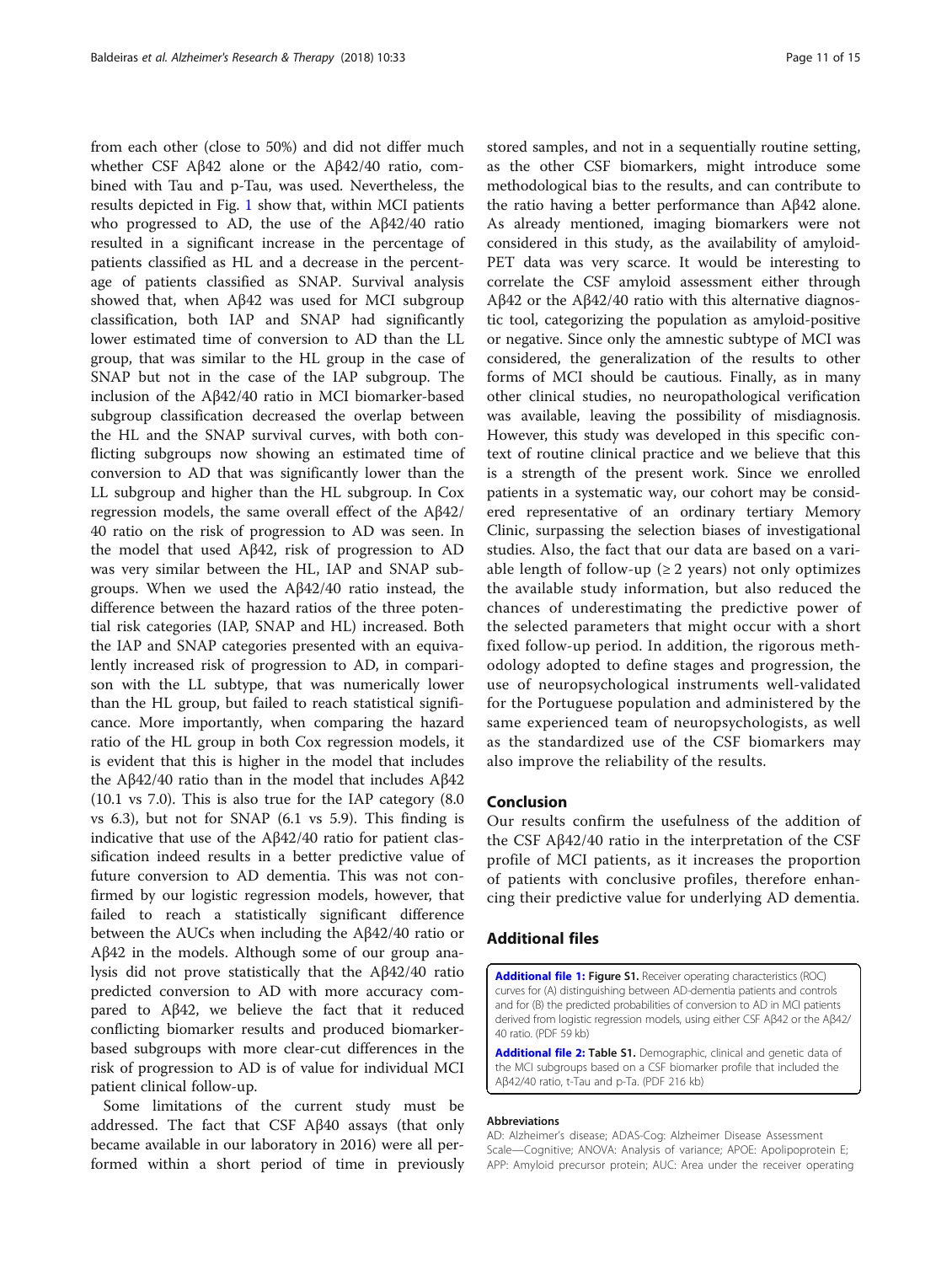<span id="page-11-0"></span>characteristics curve; Aβ: Amyloid beta; Aβ40: 40-aminoacid isoform of amyloid beta; Aβ42: 42-aminoacid isoform of amyloid beta; BLAD: Bateria de Lisboa para Avaliação de Demência (Lisbon Battery for Dementia Assessment); CDR: Clinical Dementia Rating scale; CI: Confidence interval; CNS: Central nervous system; CSF: Cerebrospinal fluid; CT: Computed tomography; CV: Coefficient of variance; DAD: Disability Assessment for Dementia; DSM-IV-TR: Diagnostic and Statistics Manual for Mental Disorders—fourth edition; EDTA: Ethylenediamine tetraacetic acid; ELISA: Enzyme-linked immunosorbent assay; HL: High-AD likelihood; IAP: Isolated amyloid pathology; LL: Low-AD likelihood; MCI: Mild cognitive impairment; MCI-AD: Mild cognitive impairment patients who progress to Alzheimer's disease; MCI-St: Stable mild cognitive impairment; MMSE: Mini Mental State Examination; MoCA: Montreal Cognitive Assessment; MRI: Magnetic resonance imaging; NIA-AA: National Institute of Aging–Alzheimer Association; NINCDS-ADRDA: National Institute of Neurological and Communicative Disorders and Stroke–Alzheimer's Disease and Related Disorders; NPI: Neuropsychiatric Inventory; PCR-RFLP: Polymerase chain reaction-restriction fragment length polymorphism; PET: Positron emission tomography; p-Tau: hyperphosphorylated Tau protein; ROC: Receiver operating characteristics; SD: Standard deviation; SNAP: Suspected non-Alzheimer pathology; SPECT: Single-photon emission computed tomography; SPSS: Statistical Package for the Social Sciences; STARD: Standards for Reporting of Diagnostic Accuracy; t-Tau: total Tau protein

#### Acknowledgements

The authors wish to thank all patients and their caregivers who participated in the study.

#### Funding

MJL was supported by the Portuguese Foundation for Science and Technology (reference PD/BD/135108/2017). DD was supported by the Portuguese Foundation for Science and Technology (ref SFRH/BD/52289/ 2013). The funding agency had no role in the study design, sample collection, data analysis or writing of the manuscript.

#### Availability of data and materials

The datasets used and/or analyzed during the current study are available from the corresponding author on reasonable request.

#### Authors' contributions

IB conceptualized the study, performed CSF biomarker analysis, analyzed the data and drafted the manuscript. IS made substantial contributions to study concept and design, coordinated clinical assessment and critically reviewed the manuscript. MJL and RP contributed to sample preparation and biomarker analysis. HG, MT-P and JB-C contributed to clinical assessment and follow-up, sample collection and database development. DD performed the neuropsychological evaluation and follow-up. MRA was responsible for genetic analysis. CRO contributed to study concept, supervised the research and critically revised the manuscript. All authors revised the manuscript for important intellectual content and gave final approval of the version to be published. All authors read and approved the final manuscript.

#### Ethics approval and consent to participate

This study was performed in accordance with the ethical standards laid down in the 1964 Declaration of Helsinki and was approved by the Ethics Board of Coimbra University Hospital. All subjects or responsible caregivers, whichever appropriate, gave their informed consent.

#### Consent for publication

Not applicable.

#### Competing interests

The authors declare that they have no competing interests.

#### Publisher's Note

Springer Nature remains neutral with regard to jurisdictional claims in published maps and institutional affiliations.

#### Author details

<sup>1</sup> Laboratory of Neurochemistry, Neurology Department, Centro Hospitalar e Universitário de Coimbra, 3000-075 Coimbra, Portugal. <sup>2</sup>Center for

Neuroscience and Cell Biology, University of Coimbra, 3004-504 Coimbra, Portugal. <sup>3</sup> Faculty of Medicine, University of Coimbra, 3000-548 Coimbra Portugal. <sup>4</sup>Dementia Clinic, Neurology Department, Centro Hospitalar e Universitário de Coimbra, 3000-075 Coimbra, Portugal. <sup>5</sup>Research & Development Unit, Centro Hospitalar e Universitário de Coimbra, 3000-075 Coimbra, Portugal.

## Received: 15 December 2017 Accepted: 25 February 2018<br>Published online: 20 March 2018

#### References

- 1. Prince M, Wimo A, Guerchet M, Ali G, Wu Y, Prina M. World Alzheimer Report 2015. The global impact of dementia. An analysis of prevalence, incidence, cost & trends. London: Alzheimer's Disease International (ADI); 2015.
- 2. Morris JC. Early-stage and preclinical Alzheimer disease. Alzheimer Dis Assoc Disord. 2005;1:163–76.
- 3. Jansen WJ, Ossenkoppele R, Knol DL, Tijms BM, Scheltens P, FRJ V, Visser PJ, Amyloid Biomarker Study Group. Prevalence of cerebral amyloid pathology in persons without dementia: a meta-analysis. JAMA. 2015;313:1924–38.
- Jack CR Jr, Knopman DS, Jagust WJ, Shaw LM, Aisen PS, Weiner MW, et al. Hypothetical model of dynamic biomarkers of the Alzheimer's pathological cascade. Lancet Neurol. 2010;9:119–28.
- 5. McKhann GM, Knopman DS, Chertkow H, Hyman BT, Jack CR Jr, Kawas CH, Klunk WE, Koroshetz WJ, Manly JJ, Mayeux R, Mohs RC, Morris JC, Rossor MN, Scheltens P, Carrillo MC, Thies B, Weintraub S, Phelps CH. The diagnosis of dementia due to Alzheimer's disease: recommendations from the National Institute on Aging-Alzheimer's Association workgroups on diagnostic guidelines for Alzheimer's disease. Alzheimers Dement. 2011;7:263–9.
- 6. Albert MS, DeKosky ST, Dickson D, Dubois B, Feldman HH, Fox NC, Gamst A, Holtzmn DM, Jaqust WJ, Petersen RC, Synder PJ, Carrillo MC, Thies B, Phelps CH. The diagnosis of mild cognitive impairment due to Alzheimer's disease: recommendations from the National Institute on Aging-Alzheimer's Association workgroups on diagnostic guidelines for Alzheimer's disease. Alzheimers Dement. 2011;7:270–9.
- 7. Sperling RA, Aisen PS, Beckett LA, Bennett DA, Craft S, Fagan AM, Iwatsubo T, Jack CR Jr, Kaye J, Montine TJ, Park DC, Reiman EM, Rowe CC, Siemers E, Stern Y, Yaffe K, Carrillo MC, Thies B, Morrison-Bogorad M, Wagster MV, Phelps CH. Toward defining the preclinical stages of Alzheimer's disease: recommendations from the National Institute on Aging-Alzheimer's Association workgroups on diagnostic guidelines for Alzheimer's disease. Alzheimers Dement. 2011;7:280–92.
- 8. Blennow K, Hampel H, Weiner M, Zetterberg H. Cerebrospinal fluid and blood biomarkers in Alzheimer's diseases. Nat Rev Neurol. 2010;6:131–44.
- 9. Olsson B, Lautner R, Andreasson U, Öhrfelt A, Portelius E, Bjerke M, Hölttä M, Rosén C, Olsson C, Strobel G, Wu E, Dakin K, Petzold M, Blennow K, Zetterberg H. CSF and blood biomarkers for the diagnosis of Alzheimer's disease: a systematic review and meta-analysis. Lancet Neurol. 2016;15:673–84.
- 10. Hansson O, Zetterberg H, Buchhave P, Londos E, Blennow K, Minthon L. Association between CSF biomarkers and incipient Alzheimer's disease in patients with mild cognitive impairment: a follow-up study. Lancet Neurol. 2006;5:228–34.
- 11. Hertze J, Minthon L, Zetterberg H, Vanmechelen E, Blennow K, Hansson O. Evaluation of CSF biomarkers as predictors of Alzheimer's disease: a clinical follow-up study of 4.7 years. J Alzheimers Dis. 2010;21:1119–28.
- 12. Shaw L, Vanderstichele H, Knapik-Czajka M, Clark CM, Aisen PS, Petersen RC, Blennow K, Soares H, Simon A, Lewczuk P, Dean R, Siemers E, Potter W, Lee VM, Trojanowski JQ. Alzheimer's Disease Neuroimaging Initiative. Cerebrospinal fluid biomarker signature in Alzheimer's disease neuroimaging initiative subjects. Ann Neurol. 2009;65:403–13.
- 13. Mattsson N, Zetterberg H, Hansson O, Andreasen N, Parnetti L, Jonsson M, Herukka SK, van der Flier WM, Blankenstein MA, Ewers M, Rich K, Kaiser E, Verbeek M, Tsolaki M, Mulugeta E, Rosén E, Aarsland D, Visser PJ, Schröder J, Marcusson J, de Leon M, Hampel H, Scheltens P, Pirttilä T, Wallin A, Jönhagen ME, Minthon L, Winblad B, Blennow K. CSF biomarkers and incipient Alzheimer disease in patients with mild cognitive impairment. JAMA. 2009;302:385–93.
- 14. Visser PJ, Verhey F, Knol DL, Scheltens P, Wahlund LO, Freund-Levi Y, Tsolaki M, Minthon L, Wallin AK, Hampel H, Bürger K, Pirttila T, Soininen H, Rikkert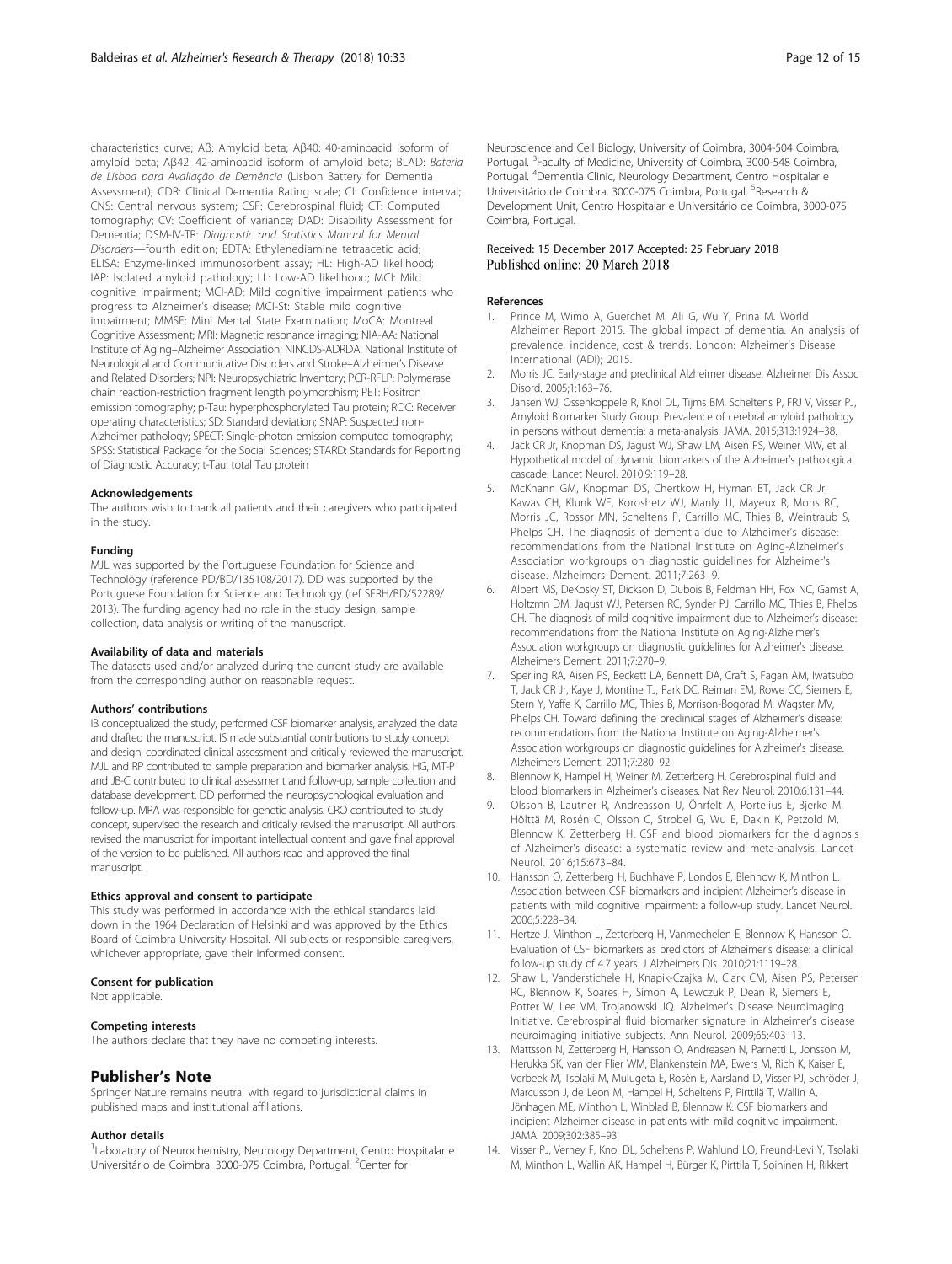<span id="page-12-0"></span>MO, Verbeek MM, Spiru L, Blennow K. Prevalence and prognostic value of CSF markers of Alzheimer's disease pathology in patients with subjective cognitive impairment or mild cognitive impairment in the DESCRIPA study: a prospective cohort study. Lancet Neurol. 2009;8:619–27.

- 15. Blennow K, Dubois B, Fagan AM, Lewczuk P, de Leon MJ, Hampel H. Clinical utility of cerebrospinal fluid biomarkers in the diagnosis of early Alzheimer's disease. Alzheimers Dement. 2015;11:58–69.
- 16. Leitão MJ, Baldeiras I, Herukka SK, Pikkarainen M, Leinonen V, Simonsen AH, Perret-Liaudet A, Fourier A, Quadrio I, Veiga PM, de Oliveira CR. Chasing the effects of pre-analytical confounders—a multicenter study on CSF-AD biomarkers. Front Neurol. 2015;6:153.
- 17. Lelental N, Brandner S, Kofanova O, Blennow K, Zetterberg H, Andreasson U, Engelborghs S, Mroczko B, Gabryelewicz T, Teunissen C, Mollenhauer B, Parnetti L, Chiasserini D, Molinuevo JL, Perret-Liaudet A, Verbeek MM, Andreasen N, Brosseron F, Bahl JM, Herukka SK, Hausner L, Frölich L, Labonte A, Poirier J, Miller AM, Zilka N, Kovacech B, Urbani A, Suardi S, Oliveira C, Baldeiras I, Dubois B, Rot U, Lehmann S, Skinningsrud A, Betsou F, Wiltfang J, Gkatzima O, Winblad B, Buchfelder M, Kornhuber J, Lewczuk P. Comparison of different matrices as potential quality control samples for neurochemical dementia diagnostics. J Alzheimers Dis. 2016;52:51–64.
- Lewczuk P, Riederer P, O'Bryant SE, Verbeek MM, Dubois B, Visser PJ, Jellinger KJ, Engelborghs S, Ramirez A, Parnetti L, Jack Jr CR, Teunissen CE, Hampel H, Lleó A, Jessen F, Glodzik L, de Leon MJ, Fagan AM, Molinuevo JL, Jansen WJ, Winblad B, Shaw LM, Andreasson U, Otto M, Mollenhauer B, Wiltfang J, Turner MR, Zerr I, Handels R, Thompson AG, Johansson G, Ermann N, Trojanowski JQ, Karaca I, Wagner H, Oeckl P, van Waalwijk van Doorn L, Bjerke M, Kapogiannis D, Kuiperij HB, Farotti L, Li Y, Gordon BA, Epelbaum S, Vos SJB, Klijn CJM, Van Nostrand WE, Minguillon C, Schmitz M, Gallo C, Lopez Mato A, Thibaut F, Lista S, Alcolea D, Zetterberg D, Blennow K, Kornhuber J; Members of the WFSBP Task Force Working on this Topic: Riederer P, Gallo C, Kapogiannis D, Lopez Mato A, Thibaut F. Cerebrospinal fluid and blood biomarkers for neurodegenerative dementias: an update of the Consensus of the Task Force on Biological Markers in Psychiatry of the World Federation of Societies of Biological Psychiatry, World J Biol Psychiatry. 2017. [https://doi.org/10.1080/15622975.2017.1375556.](https://doi.org/10.1080/15622975.2017.1375556)
- 19. Portelius E, Westman-Brinkmalm A, Zetterberg H, Blennow K. Determination of beta-amyloid peptide signatures in cerebrospinal fluid using immunoprecipitation-mass spectrometry. J Proteome Res. 2006;5:1010–6.
- 20. LaFerla FM, Green KN, Oddo S. Intracellular amyloid-beta in Alzheimer's disease. Nat Rev Neurosci. 2007;8:499–509.
- 21. Wiltfang J, Esselmann H, Bibl M, Hüll M, Hampel H, Kessler H, Frölich L, Schröder J, Peters O, Jessen F, Luckhaus C, Perneczky R, Jahn H, Fiszer M, Maler JM, Zimmermann R, Bruckmoser R, Kornhuber J, Lewczuk P. Amyloid beta peptide ratio 42/40 but not Aβ42 correlates with phospho-Tau in patients with low- and high-CSF Aβ40 load. J Neurochem. 2007;101:1053–9.
- 22. Baldeiras I, Santana I, Leitão MJ, Ribeiro MH, Pascoal R, Duro D, Lemos R, Santiago B, Almeida MR, Oliveira CR. Cerebrospinal fluid Aβ40 is similarly reduced in patients with frontotemporal lobar degeneration and Alzheimer's disease. J Neurol Sci. 2015;358:308–16.
- 23. Lewczuk P, Lelental N, Spitzer P, Maler JM, Kornhuber J. Amyloid-β 42/40 Cerebrospinal fluid concentration ratio in the diagnostics of Alzheimer's disease: validation of two novel assays. J Alzheimers Dis. 2015;43:183–91.
- 24. Lewczuk P, Esselmann H, Otto M, Maler JM, Henkel AW, Henkel MK, Eikenberg O, Antz C, Krause W-R, do Reulbach U, Kornhuber J, Wiltfang J. Neurochemical diagnosis of Alzheimer's dementia by CSF Aβ42, Aβ42/Aβ40 ratio and total tau. Neurobiol Aging. 2004;25:273–81.
- 25. Slaets S, Le Bastard N, Martin J-J, Sleegers K, Van Broeckhoven C, De Deyn PP, Engelborghs S. Cerebrospinal fluid Aβ1-40 improves differential dementia diagnosis in patients with intermediate P-tau181P levels. J Alzheimers Dis. 2013;36:759–67.
- 26. Janelidze S, Zetterberg H, Mattsson N, Palmqvist S, Vanderstichele H, Lindberg O, van Westen D, Stomrud E, Minthon E, Blennow K, for the Swedish BioFINDER study group, Hansson O. CSF Aβ42/Aβ40 and Aβ42/ Aβ38 ratios: better diagnostic markers of Alzheimer disease. Ann Clin Transl Neurol. 2016;3:154–65.
- 27. Sauvée M, DidierLaurent G, Latarche C, Escanyé MC, Olivier JL, Malaplate-Armand C. Additional use of Aβ42/Aβ40 ratio with cerebrospinal fluid

biomarkers P-Tau and Ab42 increases the level of evidence of Alzheimer's disease pathophysiological process in routine practice. J Alzheimers Dis. 2014;41:377–86.

- 28. Dorey A, Perret-Liaudet A, Tholance Y, Fourie A, Quadrio I. Cerebrospinal fluid Aβ40 improves the interpretation of Aβ42 concentration for diagnosing Alzheimer's disease. Front Neurol. 2015;6:247.
- 29. Dumurgier J, Schraen S, Gabelle A, Vercruysse O, Bombois S, Laplanche JL, Peoc'h K, Sablonnière B, Kastanenka KV, Delaby C, Pasquier F, Touchon J, Hugon J, Paquet C, Lehmann S. Cerebrospinal fluid amyloid-β 42/40 ratio in clinical setting of memory centers: a multicentric study. Alzheimers Res Ther. 2015;7:30.
- 30. Lewczuk P, Matzen A, Blennow K, Parnetti L, Molinuevo JL, Eusebi P, Kornhuber J, Morris JC, Fagan AM. Cerebrospinal fluid Aβ42/40 corresponds better than Aβ42 to amyloid PET in Alzheimer's disease. J Alzheimers Dis. 2017;55:813–22.
- 31. Hansson O, Zetterberg H, Buchhave P, Andreasson U, Londos E, Minthon L, Blennow K. Prediction of Alzheimer's Disease Using the CSF Aβ42/Aβ40 ratio in patients with mild cognitive impairment. Dement Geriatr Cogn Disord. 2007;23:316–20.
- 32. Parnetti L, Chiasserini D, Eusebi P, Giannandrea D, Bellomo G, De Carlo C, Padiglioni C, Mastrocola S, Lisetti V, Calabresi P. Performance of Aβ1-40, Aβ1-42, total Tau, and phosphorylated Tau as predictors of dementia in a cohort of patients with mild cognitive impairment. J Alzheimers Dis. 2012;29:229–38.
- 33. Brys M, Pirraglia E, Rich K, Rolstad S, Mosconi L, Switalski R, Glodzik-Sobanska L, De Santi S, Zinkowski R, Mehta P, Pratico D, Saint Louis LA, Wallin A, Blennow K, de Leon MJ. Prediction and longitudinal study of CSF biomarkers in mild cognitive impairment. Neurobiol Aging. 2009;30:682–90.
- 34. Frölich L, Peters O, Lewczuk P, Gruber O, Teipel SJ, Gertz HJ, Jahn H, Jessen F, Kurz A, Luckhaus C, Hüll M, Pantel J, Reischies FM, Schröder J, Wagner M, Rienhoff O, Wolf S, Bauer C, Schuchhardt J, Heuser I, Rüther E, Henn F, Maier W, Wiltfang J, Kornhuber J. Incremental value of biomarker combinations to predict progression of mild cognitive impairment to Alzheimer's dementia. Alzheimers Res Ther. 2017;9:84.
- 35. Petersen RC, Aisen P, Boeve BF, Geda YE, Ivnik RJ, Knopman DS, Mielke M, Pankratz VS, Roberts R, Rocca WA, Weigand S, Weiner M, Wiste H, Jack CR Jr. Mild cognitive impairment due to Alzheimer disease in the community. Ann Neurol. 2013;74:199–208.
- 36. Guo LH, Alexopoulos P, Eisele T, Wagenpfeil S, Kurz A, Perneczky R. The National Institute on Aging-Alzheimer's Association research criteria for mild cognitive impairment due to Alzheimer's disease: predicting the outcome. Eur Arch Psychiatry Clin Neurosci. 2013;263:325–33.
- 37. Duara R, Loewenstein DA, Shen Q, Barker W, Potter E, Varon D, Heurlin K, Vandenberghe R, Buckley C. Amyloid positron emission tomography with (18)F-flutemetamol and structural magnetic resonance imaging in the classification of mild cognitive impairment and Alzheimer's disease. Alzheimers Dement. 2013;9:295–301.
- 38. Prestia A, Caroli A, van der Flier WM, Ossenkoppele R, Van Berckel B, Barkhof F, Teunissen CE, Wall AE, Carter SF, Schöll M, Choo IH, Nordberg A, Scheltens P, Frisoni GB. Prediction of dementia in MCI patients based on core diagnostic markers for Alzheimer disease. Neurology. 2013;80:1048–56.
- 39. Vos SJ, Verhey F, Frölich L, Kornhuber J, Wiltfang J, Maier W, Peters O, Rüther E, Nobili F, Morbelli S, Frisoni GB, Drzezga A, Didic M, van Berckel BN, Simmons A, Soininen H, Kłoszewska I, Mecocci P, Tsolaki M, Vellas B, Lovestone S, Muscio C, Herukka SK, Salmon E, Bastin C, Wallin A, Nordlund A, de Mendonça A, Silva D, Santana I, Lemos R, Engelborghs S, Van der Mussele S, Alzheimer's Disease Neuroimaging Initiative, Freund-Levi Y, Wallin ÅK, Hampel H, van der Flier W, Scheltens P, Visser PJ. Prevalence and prognosis of Alzheimer's disease at the mild cognitive impairment stage. Brain. 2015;138:1327–38.
- 40. Caroli A, Prestia A, Galluzzi S, Ferrari C, van der Flier WM, Ossenkoppele R, Van Berckel B, Barkhof F, Teunissen C, Wall AE, Carter SF, Schöll M, Choo IH, Grimmer T, Redolfi A, Nordberg A, Scheltens P, Drzezga A, Frisoni GB. Alzheimer's Disease Neuroimaging Initiative. Mild cognitive impairment with suspected nonamyloid pathology (SNAP): prediction of progression. Neurology. 2015;84:508–15.
- 41. Bertens D, Knol DL, Scheltens P, Visser PJ. Alzheimer's Disease Neuroimaging Initiative. Temporal evolution of biomarkers and cognitive markers in the asymptomatic, MCI, and dementia stage of Alzheimer's disease. Alzheimers Dement. 2015;11:511–22.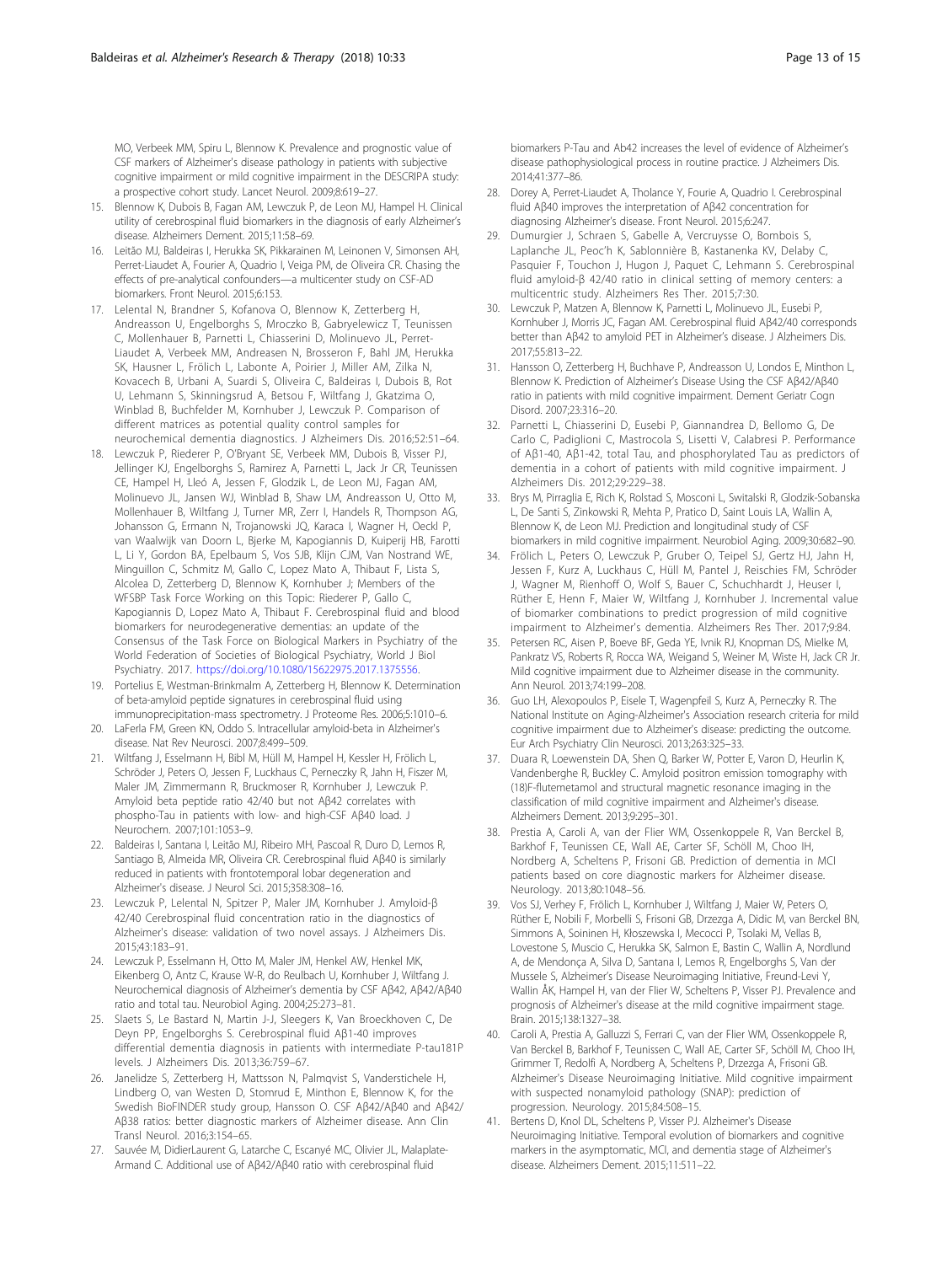- <span id="page-13-0"></span>42. Alexopoulos P, Werle L, Roesler J, Thierjung N, Gleixner LS, Yakushev I, Laskaris N, Wagenpfeil S, Gourzis P, Kurz A, Perneczky R, Alzheimer's Disease Neuroimaging Initiative (ADNI). Conflicting cerebrospinal fluid biomarkers and progression to dementia due to Alzheimer's disease. Alzheimers Res Ther. 2016;8:51.
- 43. Baldeiras I, Santana I, Proenca MT, Garrucho MH, Pascoal R, Rodrigues A, Duro D, Oliveira CR. Oxidative damage and progression to Alzheimer's disease in patients with mild cognitive impairment. J Alzheimers Dis. 2010; 21:1165–77.
- 44. Folstein MF, Folstein SE, McHugh PR. Mini-Mental State: a practical method for grading the cognitive state of patients for the clinician. J Psychiatr Res. 1975;12:189–98.
- 45. Guerreiro M, Silva AP, Botelho MA. Avaliação Breve do Estado Mental: Escalas e Testes na Demência. Lisbon: Grupo de Estudos de Envelhecimento Cerebral e Demência; 2003. p. 27–32.
- 46. Nasreddine Z, Phillips NA, Bédirian V, Charbonneau S, Whitehead V, Collin I, Cummings JL, Chertkow H. The Montreal Cognitive Assessment, MoCA: a brief screening tool for mild cognitive impairment. J Am Geriatr Soc. 2005; 53:695–9.
- 47. Simões MR, Freitas S, Santana I, Firmino H, Martins C, Nasreddine Z, Vilar M. Montreal Cognitive Assessment (MoCA): Versão final portuguesa. Coimbra: Serviço de Avaliação Psicológica, Faculdade de Psicologia e de Ciências da Educação da Universidade de Coimbra; 2008.
- 48. Mohs RC, Rosen WG, Davis KL. The Alzheimer's Disease Assessment Scale: an instrument for assessing treatment efficacy. Psychopharmacol Bull. 1983; 19:448–50.
- 49. Rosen WG, Mohs RC, Davis KL. A new rating scale for Alzheimer's Disease. Am J Psychiatry. 1984;141:1356–64.
- 50. Guerreiro M, Fonseca S, Barreto J. Escalas e Testes na Demência. Lisbon: Grupo de Estudos de Envelhecimento Cerebral e Demência; 2003. p. 33–49.
- 51. Guerreiro M. Contribution of neuropsychology to the study of dementias. PhD thesis. Lisbon: Faculty of Medicine of Lisbon; 1988.
- 52. Berg L. Clinical dementia rating (CDR). Psychopharmacol Bull. 1988;24:637–9.
- 53. Gelinas I, Gauthier L, McIntyre M, Gauthier S. Development of a functional measure for persons with Alzheimer's disease: the Disability Assessment for Dementia Scale. Am J Occup Ther. 1999;53:471–81.
- 54. Leitão O. Escalas e Testes na Demência. Lisbon: Grupo de Estudos de Envelhecimento Cerebral e Demência; 2008. p. 107–110.
- 55. Cummings JL. The Neuropsychiatric Inventory: assessing psychopathology in dementia patients. Neurology. 1997;48:10–6.
- 56. Leitão O, Nina A. Escalas e Testes na Demência. Lisbon: Grupo de Estudos de Envelhecimento Cerebral e Demência; 2003. p. 67–86.
- 57. Petersen RC, Stevens JC, Ganguli M, Tangalos EG, Cummings JL, DeKosky ST. Practice parameter: early detection of dementia: mild cognitive impairment (an evidence-based review). Report of the Quality Standards Subcommittee of the American Academy of Neurology. Neurology. 2001;56:1132–42.
- 58. Freitas S, Simões MR, Alves L, Santana I. Montreal Cognitive Assessment (MoCA): normative study for the Portuguese population. J Clin Exp Neuropsychol. 2011;33:989–96.
- 59. Roman GC, Tatemichi TK, Erkinjuntti T, Cummings JL, Masdeu JC, Garcia JH, Amaducci L, Orgogozo JM, Brun A, Hofman A, Moody DM, O'Brien MD, Yamaguchi T, Grafman J, Drayer BP, Bennett DA, Ficher M, Ogata J, Kokmen E, Bermejo F, Wolf PA, Gorelick PB, Bick KL, Pajeau AK, Bell MA, DeCarli C, Culebras A, Korczyn D, Bogousslavsky J, Hartmann A, Scheinberg P. Vascular dementia: diagnostic criteria for research studies. Report of the NINDS-AIREN International Workshop. Neurology. 1993;43: 250–60.
- 60. Jack CR Jr, Knopman DS, Weigand SD, Wiste HJ, Vemuri P, Lowe V, Kantarci K, Gunter JL, Senjem ML, Ivnik RJ, Roberts RO, Rocca WA, Boeve BF, Petersen RC. An operational approach to National Institute on Aging-Alzheimer's Association criteria for preclinical Alzheimer disease. Ann Neurol. 2012;71:765–75.
- 61. American Psychiatric Association. Diagnostic and statistical manual of mental disorders. 4th ed. Washington, DC: American Psychiatric Association; 1994.
- 62. McKhann G, Drachman D, Folstein M, Katzman R, Price D, Stadlan EM. Clinical diagnosis of Alzheimer's disease: report of the NINCDS-ADRDA Work Group under the auspices of Department of Health and Human Services Task Force on Alzheimer's disease. Neurology. 1984;4:939–44.
- 63. del Campo M, Mollenhauer B, Bertolotto A, Engelborghs S, Hampel H, Simonsen AH, Kapaki E, Kruse N, Le Bastard N, Lehmann S, Molinuevo JL, Parnetti L, Perret-Liaudet A, Sáez-Valero J, Saka E, Urbani A, Vanmechelen E, Verbeek M, Visser PJ, Teunissen C. Recommendations to standardize preanalytical confounding factors in Alzheimer's and Parkinson's disease cerebrospinal fluid biomarkers: an update. Biomark Med. 2012;6:419–30.
- 64. Baldeiras I, Santana I, Garrucho MH, Pascoal R, Lemos R, Santiago B, Oliveira CR. CSF biomarkers for the early diagnosis of Alzheimer's disease in a routine clinical setting—the first Portuguese study. Dermatol Sin. 2012;12:14–22.
- 65. van Waalwijk van Doorn LJC, Kulic L, Koel-Simmelink MJA, Kuiperij HB, Versleijen AAM, Struyfs H, Twaalfhoven HAM, Fourier A, Engelborghs S, Perret-Liaudet A, Lehmann S, Verbeek MM, Vanmechelen EJM, Teunissen CE. Multicenter analytical validation of Aβ40 immunoassays. Front Neurol. 2017;8:310.
- 66. Mattsson N, Andreasson U, Persson S, Arai H, Batish SD, Bernardini S, Bocchio-Chiavetto L, Blankenstein MA, Carrillo MC, Chalbot S, Coart E, Chiasserini D, Cutler N, Dahlfors G, Duller S, Fagan AM, Forlenza O, Frisoni GB, Galasko D, Galimberti D, Hampel H, Handberg A, Heneka MT, Herskovits AZ, Herukka SK, Holtzman DM, Humpel C, Hyman BT, Iqbal K, Jucker M, Kaeser SA, Kaiser E, Kapaki E, Kidd D, Klivenyi P, Knudsen CS, Kummer MP, Lui J, Lladó A, Lewczuk P, Li QX, Martins R, Masters C, McAuliffe J, Mercken M, Moghekar A, Molinuevo JL, Montine TJ, Nowatzke W, O'Brien R, Otto M, Paraskevas GP, Parnetti L, Petersen RC, Prvulovic D, de Reus HP, Rissman RA, Scarpini E, Stefani A, Soininen H, Schröder J, Shaw LM, Skinningsrud A, Skrogstad B, Spreer A, Talib L, Teunissen C, Trojanowski JQ, Tumani H, Umek RM, Van Broeck B, Vanderstichele H, Vecsei L, Verbeek MM, Windisch M, Zhang J, Zetterberg H, Blennow K. The Alzheimer's Association external quality control program for cerebrospinal fluid biomarkers. Alzheimers Dement. 2011;7:386–95.
- 67. Crook R, Hardy J, Duff K. Single-day apolipoprotein E genotyping. J Neurosci Methods. 1994;53:125–7.
- 68. Hanley JA, McNeil BJ. A method of comparing the areas under receiver operating characteristic curves. Radiology. 1983;148:839–43.
- 69. Gabriel AJ, Almeida MR, Ribeiro MH, Durães J, Tábuas-Pereira M, Pinheiro AC, Pascoal R, Santana I, Baldeiras I. Association between butyrylcholinesterase and cerebrospinal fluid biomarkers in Alzheimer's disease patients. Neurosci Lett. 2017;641:101–6.
- 70. Bossuyt PM, Reitsma JB, Bruns DE, Gatsonis CA, Glasziou PP, Irwig LM, Moher D, Rennie D, de Vet HC, Lijmer JG. The STARD statement for reporting studies of diagnostic accuracy: explanation and elaboration. Clin Chem. 2003;49:718.
- 71. Struyfs H, Van Broeck B, Timmers M, Fransen E, Sleegers K, Van Broeckhoven C, De Deyn PP, Streffer JR, Mercken M, Engelborghs S. Diagnostic accuracy of cerebrospinal fluid amyloid-β isoforms for early and differential dementia diagnosis. J Alzheimers Dis. 2015;45:813–22.
- 72. Kester MI, Scheffer PG, Koel-Simmelink MJ, Twaalfhoven H, Verwey NA, Veerhuis R, Twisk JW, Bouwman FH, Blankenstein MA, Scheltens P, Teunissen C, van der Flier WM. Serial CSF sampling in Alzheimer's disease: specific versus non-specific markers. Neurobiol Aging. 2012; 33:1591–8.
- 73. Gervaise-Henry C, Watfa G, Albuisson E, Kolodziej A, Dousset B, Olivier JL, Jonveaux TR, Malaplate-Armand C. Cerebrospinal fluid Aβ42/Aβ40 as a means to limiting tube- and storage-dependent pre-analytical variability in clinical setting. J Alzheimers Dis. 2017;57:437–55.
- 74. Lewczuk P, Beck G, Esselmann H, Bruckmoser R, Zimmermann R, Fiszer M, Bibl M, Maler JM, Kornhuber J, Wiltfang J. Effect of sample collection tubes on cerebrospinal fluid concentrations of tau proteins and amyloid beta peptides. Clin Chem. 2006;52:332–4.
- 75. Slemmon JR, Shapiro A, Mercken M, Streffer J, Romano G, Andreasen N, Zetterberg H, Blennow K. Impact of cerebrospinal fluid matrix on the detection of Alzheimer's disease with Aβ42 and influence of disease on the total- Aβ42/Aβ40 ratio. J Neurochem. 2015;135:1049–58.
- 76. Janelidze S, Pannee J, Mikulskis A, Chiao P, Zetterberg H, Blennow K, Hansson O. Concordance between different amyloid immunoassays and visual amyloid positron emission tomographic assessment. JAMA Neurol. 2017; [https://doi.org/10.1001/jamaneurol.2017.2814.](https://doi.org/10.1001/jamaneurol.2017.2814)
- 77. Zimmermann R, Lelental N, Ganslandt O, Maler JM, Kornhuber J, Lewczuk P. Preanalytical sample handling and sample stability testing